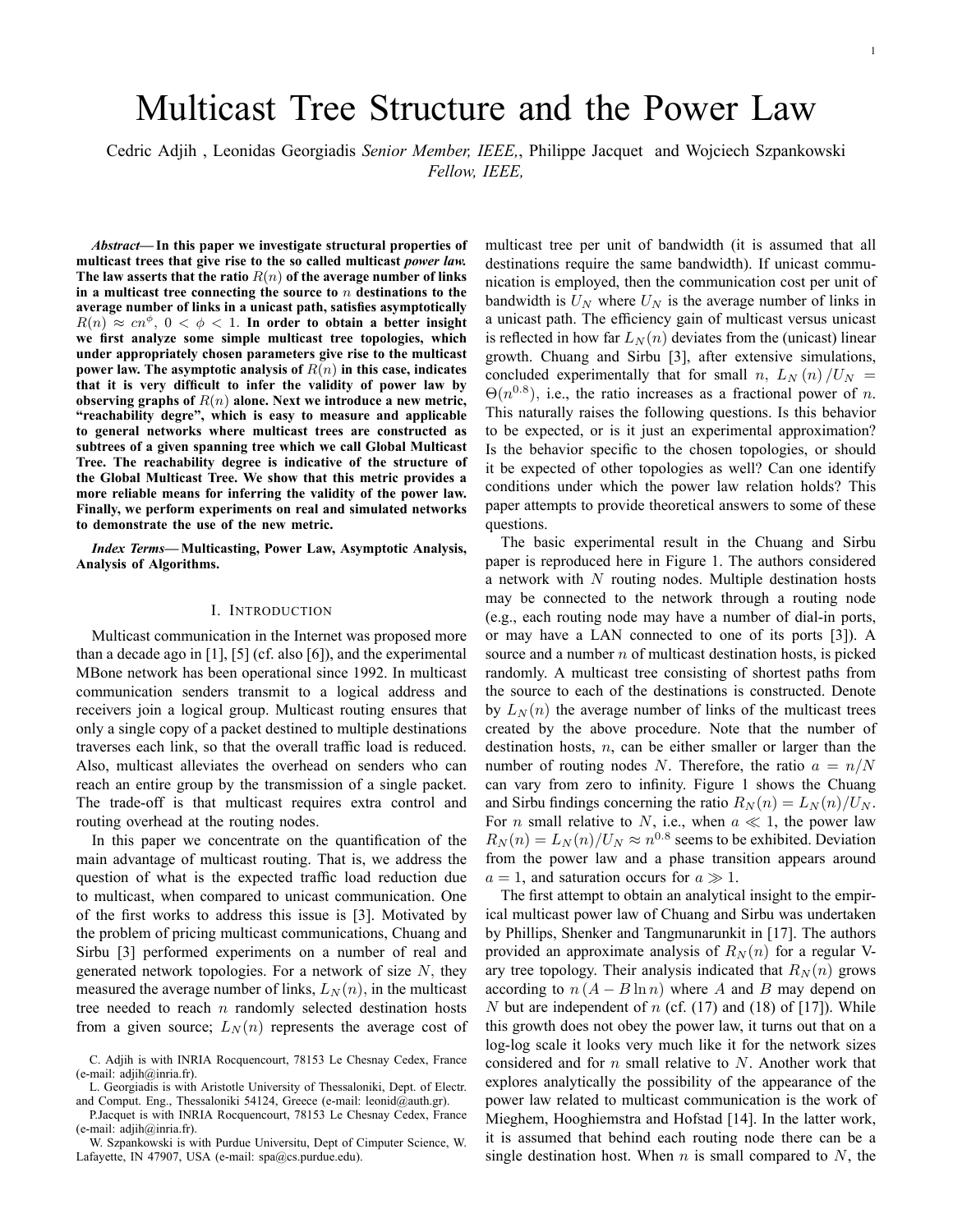case of interest in this paper, it is unlikely that more than one of the *n* destination hosts will be located behind each routing node. Hence for  $n/N \ll 1$ ,the asymptotic results remain the same whether it is assumed that multiple or single destinations hosts can be located behind each routing node - see also the discussion in [17, Section 3]. The conclusion in [14], Corollary 6, is that for networks for which it holds  $U_N / N^{0.2} \rightarrow 0$ , the multicast power law *cannot* hold if  $n = aN$  with  $0 < a \le 1$ and large N. However, this conclusion does not exclude the possibility that the power law still holds for realistic Internet topologies when  $a = n/N \to 0$  and  $N \to \infty$ ,  $n \to \infty$ . This limiting regime is of significant interest since the Internet is growing fast and numerous multicast groups that are small relative to  $N$ , are likely to exist. In this paper we explore the possibility of appearance of the power law under these latter conditions.

As in [3], [17], [14], we assume that multicast is performed on a spanning tree joining a given source to all the network nodes, which we call Global Multicast Tree. Nodes of a multicast group are connected to the source using the appropriate subtree of the Global Multicast Tree. Multicast trees of this type usually are shortest-path trees and are, or can be used by several Internet multicast protocols such as DVMPRP [18], MOSPF [15], PIM-DM [7].

We address the following question. Can one determine general conditions on Global Multicast Tree structures, based on which it can be inferred that the multicast power law holds or not? In order to get a better insight, we first concentrate on generalizations of the simple tree structures considered in [17]. For these structures, detailed asymptotic results can be obtained. While we do not claim that these structures provide good models of multicast trees encountered in practice, as will be seen (see Section III) they provide insight and a means for understanding more clearly the problem and the difficulties involved.

First, to make sure the approximations of [17] did not bias the final result, we provide (cf. Theorem 1) an asymptotic analysis of the full  $V$ -ary Global Multicast Tree topology considered in [17] ( i.e., a tree for which all the nodes except the leaf nodes have outdegree  $V$ , and all leaf nodes are at depth  $D$ ), which confirms that their result indeed gives a good approximation for the leading term for  $R_N(n)$  when  $a$  is small. Interestingly enough, for small  $a$  we discover some small oscillations of the coefficient in front of  $n$ . Next, we consider a more general Global Multicast Tree topology. Specifically, we start with a full  $V$  -ary multicast tree; between two successive branchings of the multicast tree we add a (possibly random) number of concatenated relay - otherwise called unary - nodes, i.e., nodes at which no branching occurs. The average number of these concatenated nodes decreases exponentially as the distance (in number of branchings) from the source increases. More precisely, a node in such a tree at level  $k, k \ge 1$ , is replicated on average  $V^{(D-k)\theta}$  times, where D is the depth of the tree and  $0 \le \theta \le 1$ . A tree with such a property is shown in Figure 2. Note that for such a tree, each of the subtrees that have as root one of the nodes at level 1 has  $1/V$  number of nodes as the original tree and is of the same form at the original tree. For this reason, we appropriately



Fig. 1. Figure 7 from Chunag and Sirbu [3] showing the phase transition of the ratio of the number of links traverse in multicast and the average path length in unicast versus the number of destinations n.



Fig. 2. A Self-Similar Tree with  $D = 3$  and  $\theta = 1$ .

call such a tree self-similar. Notice that this definition of selfsimilar tree differs from other ones in the literature [16], [18]. When  $\theta = 0$ , we have the full V-ary tree. When  $1 > \theta > 0$ , we show that the ratio  $R_N(n)$  exhibits the power law. More precisely, we show that for  $a = n/N \rightarrow 0$ , and  $N \rightarrow \infty$ ,  $n \to \infty$ , it holds  $R_N(n) \sim (c_N + \psi(n))n^{1-\theta}$  where  $c_N$  is an explicitly computable function of N and  $\psi(n)$  is an oscillating function of  $n$  of rather small amplitude for small values of  $V$ . (cf. Theorem 2).

While self-similar trees provide concrete examples where the power law appears, they also show that it is rather difficult to confirm experimentally, by simply measuring and plotting multicast tree costs, whether the power law holds. This is so, since as will be seen in Section III, even with the asymptotic forms we obtain, it is very easy to confuse the multicast tree cost of a regular  $V$ -ary tree with that of a "corresponding" self-similar tree. Next we look for general structural properties of the Global Multicast Tree that may provide us with a more reliable means of deciding whether the multicast power law holds or not. It turns out (see Section IV) that such structural properties do exist and are easy to obtain for general networks. We define a metric  $F(k)$  (see Section III for the exact definition) that incorporates these structural properties of the Global Multicast Tree and show that its behavior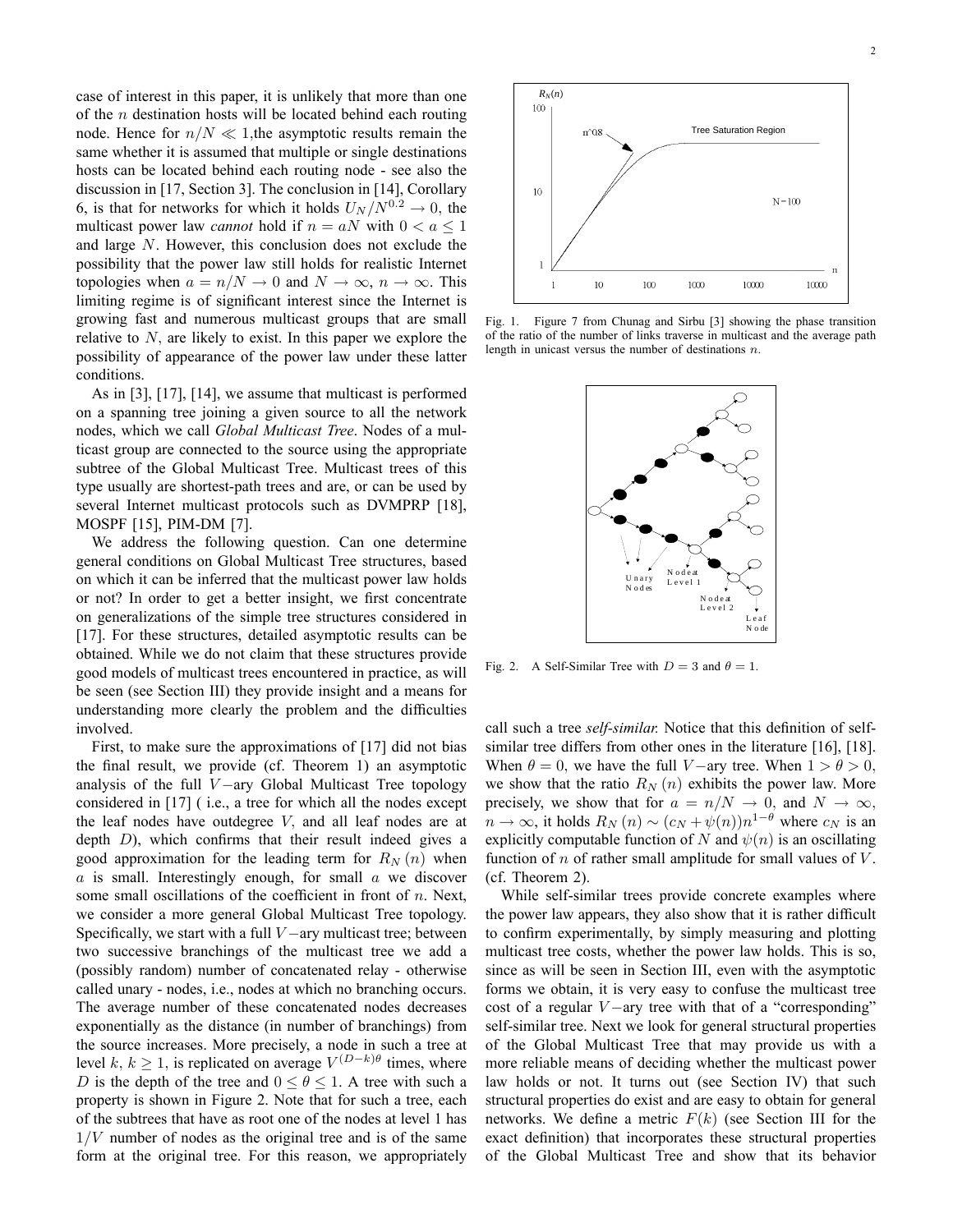determines the existence or non-existence of the power law. Finally, in Section V we perform experiments on random and real network topologies that demonstrate the use of the metric we propose.

## II. SPECIFIC GLOBAL MULTICAST TREE TOPOLOGIES

In this section we present results concerning regular and self-similar Global Multicast Tree topologies.

### A. Regular Trees

As in  $[17]$ , we consider a  $V$  ary Global Multicast Tree where the source is located at the root of the tree and all the potential destination hosts of the multicast tree are connected to the network through the leaf nodes of the tree. In Section II-C we consider the possibility that destination hosts may be connected to the network through other tree nodes, not just through the leaf nodes. We assume that behind each leaf node there may be multiple destination hosts.

Let  $D$  be the depth of the tree, i.e., its longest (in terms of hops) path. We assume that the  $V-$  ary tree is full (all nodes but the leaves have outdegree  $V$  and all the leaves are at depth D). If  $N$  is the number of leaf nodes then clearly,

$$
N = V^D. \tag{1}
$$

Let the multicast group consist of  $n$  hosts and

$$
a = \frac{n}{N} > 0.
$$
 (2)

Note that since more than one destination hosts may be behind each node, it is possible that  $a > 1$ . However, the possibility for the power law to appear arrises only when  $a \ll 1$ , which is the most interesting case from an analytical point of view, and very likely to occur in practice. We assume that the probability of a destination host being connected to the network through a given leaf node is uniform and independent of the way the rest of the hosts are connected.

Following Chuang and Sirbu [3], to quantify the reduction of traffic load in multicast over unicast, we shall analyze the average number of links  $L_N(n)$  in the multicast tree that connects *n* randomly selected hosts. Then  $U<sub>N</sub> = L<sub>N</sub>(1)$ denotes the average number of links in the path between the source and a host in unicast transmission. The reduction ratio  $R_N(n)$  is defined as,

$$
R_N\left(n\right) = \frac{L_N\left(n\right)}{U_N}.\tag{3}
$$

Observe that for the full V-ary tree we have  $U_N = D$ .

To estimate the average number of links in the multicast tree connecting *n* nodes, we observe that there are  $V<sup>l</sup>$  links connnecting a node at level  $l - 1$  to a node at level l of the tree,  $1 \leq l \leq D$ ; the probability that such a link is in the multicast tree when  $n$  destination hosts have been selected is,

$$
1-\left(1-1/V^l\right)^n.
$$

Thus the average number of links in the multicast tree is

$$
L_N(n) = \sum_{l=1}^{D=\log_V N} V^l \left( 1 - \left( 1 - V^{-l} \right)^n \right). \tag{4}
$$

Our goal is to provide estimates of  $L_N(n)$  that are valid for  $a \rightarrow 0, N \rightarrow \infty, n \rightarrow \infty$ . The analysis for other values of a, e.g.  $a \rightarrow 1$  or  $a \rightarrow \infty$  is in fact simpler but less interesting from our point of view. In the Appendix we prove the following result.

*Theorem 1:* The quantity  $L_N(n)$  attains the following asymptotics,

$$
L_N(n) = n\left(D + \frac{1}{\ln V} - \frac{\ln n}{\ln V} + \left(\frac{1}{2} - \frac{\gamma}{\ln V}\right) -\psi_1(\ln a) + O\left(a^{M-1}\right)\right) - \frac{V}{V-1} + \frac{1}{2\ln V} - \frac{1}{2}\psi_2(\ln a) + O\left(a^M\right) + O\left(\frac{1}{\ln n}\right) + D \times O\left(\frac{\ln n^3}{n}\right), \quad (5)
$$

where  $M \geq 2$ ,  $\gamma = 0.57721...$  is the Euler constant and  $\psi_1(x)$ ,  $\psi_2(x)$ , are oscillating periodic functions of small amplitude for small  $V$  that can be expressed as,

$$
\psi_1(x) = \sum_{\substack{k=-\infty\\k\neq 0}}^{\infty} \frac{\Gamma(-1 - 2\pi i k / \ln V)}{\ln V} \exp\left(2\pi i k \frac{x}{\ln V}\right), \tag{6}
$$

$$
\psi_2(x) = \sum_{k=-\infty}^{\infty} \frac{\Gamma(1 - 2\pi i k / \ln V)}{\ln V} \exp\left(2\pi i k \frac{x}{\ln V}\right) \tag{7}
$$

$$
\psi_2(x) = \sum_{\substack{k=-\infty\\k\neq 0}}^{\infty} \frac{\Gamma(1 - 2\pi i k / \ln V)}{\ln V} \exp\left(2\pi i k \frac{x}{\ln V}\right). \tag{7}
$$

For example, it can be computed,  $|\psi_1(x)|$  < 0.00000001725, 0.00041227, 0.0085, 0.068, 0.153 for  $0.0085, 0.068,$  $V = 2, 3, 5, 100, 1000$ , respectively.

The constants in the  $O(x)$  notation above are independent of  $N$ ,  $n$ ,  $D$ , but may depend on the parameters  $V$ ,  $M$ .

We can now compare the theoretical results of Theorem 1 to the experimental results of Chuang and Sirbu presented in Figure 1. In particular, taking into account that  $\ln N = D \ln V$ we see from (5) that the ratio  $R_N(n)$  for  $a \rightarrow 0$  can be approximated by

$$
R_N(n) \approx n \left( 1 - \frac{\ln n}{\ln N} + \frac{1 - \gamma}{\ln N} + \frac{\ln V}{2 \ln N} \right),\qquad(8)
$$

which is not of the power law form.

#### B. Self-Similar Trees

According to the discussion in the previous section, the multicast power law does not hold for  $V$  -ary Global Multicast Trees. In this section we show that if the Global Multicast Tree has a "self-similar" structure in the sense to be discussed below, then we indeed have the power law behavior for  $a \rightarrow$  $0, N \rightarrow \infty, n \rightarrow \infty.$ 

As in the previous section, consider a  $V$  -ary tree where all possible hosts are located at the leaves of the tree. However, we assume now that the link connecting a node at level  $l - 1$ and a node at level *l* consists of a concatenation of a random number of links. Let  $\ell_l$  be the average number of these links. We postulate that  $\ell_l$  is a fraction of  $\ell_{l-1}$ , that is, for some A we have  $\ell_1 = A$  and

$$
\ell_l = \phi \ell_{l-1}, \ 0 \le \phi \le 1, \ l \ge 2.
$$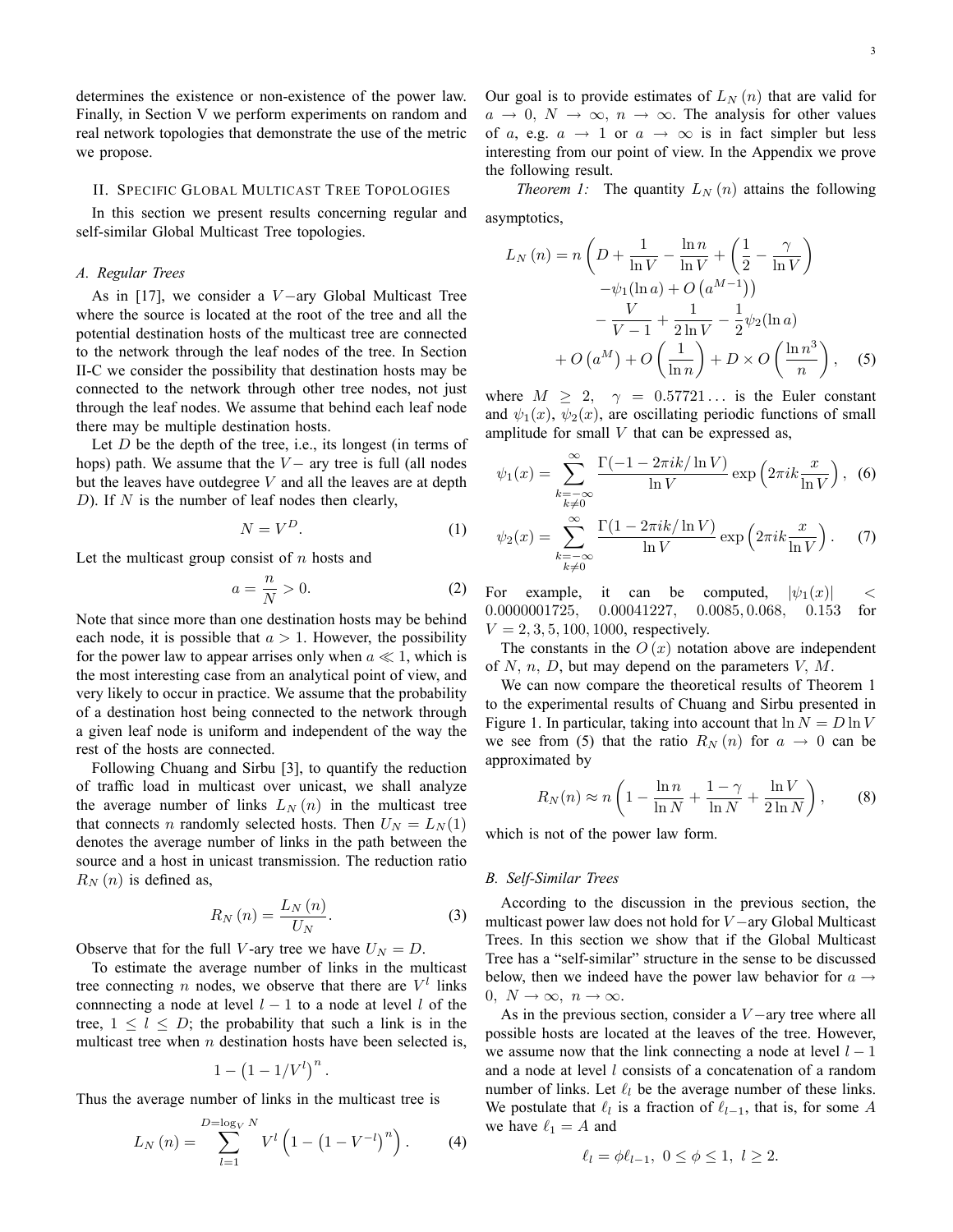Therefore,  $\ell_l = \phi^{l-1}A$ . Setting  $\phi = V^{-\theta}$  we find,

$$
\ell_l = V^{-\theta(l-1)}A = \ell_D V^{(D-l)\theta}, \quad \theta > 0.
$$

In the rest of the paper, we assume for simplicity and without loss of generality that  $\ell_D = 1$ .

We call a tree with the above structure, a self-similar  $V$  -ary tree with similarity factor  $\theta$ . Note that when  $\theta = 0$ , we have the regular V – ary tree. In the following we assume that  $0 \le$  $\theta < 1$ .

We analyze now  $L_{N,\theta}(n)$  for self-similar trees. In particular, as before, we derive

$$
L_{N,\theta}(n) = \sum_{l=1}^{D} V^{(D-l)\theta} V^l \left( 1 - (1 - V^{-l})^n \right),
$$

and for the average path length in a unicast connection we find

$$
U_{N,\theta} = \sum_{l=1}^{D} V^{(D-l)\theta} = \frac{N^{\theta} - 1}{V^{\theta} - 1}.
$$
 (9)

In the Appendix we prove the following asymptotic expansions for  $L_{\theta}(n)$ .

*Theorem 2:* The quantity  $L_N(n)$  attains the following asymptotics.

$$
L_{N,\theta}(n) = N^{\theta} \left( n^{\frac{\theta}{\theta}} \left( \frac{\Gamma(\theta)}{\overline{\theta} \ln V} - \psi_3(\ln a) + O\left( a^{M - \overline{\theta}} \right) \right) - \frac{V^{\overline{\theta}}}{V^{\overline{\theta}} - 1} + \frac{1}{2} \frac{\theta \Gamma(\theta)}{n^{\theta} \ln V} - \frac{1}{2n^{\theta}} \psi_4(\ln a) + \frac{1}{N^{\theta}} O\left( a^M \right) \right) + N^{\theta} O\left( \frac{1}{n^{\theta} (\ln n)^{\overline{\theta}}} \right) + \frac{N^{\theta} - 1}{V^{\theta} - 1} O\left( \frac{(\ln n)^3}{n} \right), \quad (10)
$$

where  $M \ge 2$ ,  $\overline{\theta} = 1 - \theta$ ,  $\Gamma(\theta)$  is the Gamma function and  $\psi_3(a)$  and  $\psi_4(a)$  are oscillating periodic functions of small amplitude for small V that can be expressed as

$$
\psi_3(x) = \sum_{\substack{k=-\infty\\k\neq 0}}^{\infty} \frac{\Gamma(-1+\theta-2\pi ik/\ln V)}{\ln V} \exp\left(2\pi ik \frac{x}{\ln V}\right),\tag{11}
$$

$$
\psi_4(x) = \sum_{\substack{k=-\infty\\k\neq 0}}^{\infty} \frac{\Gamma(1+\theta - 2\pi ik/\ln V)}{\ln V} \exp\left(2\pi ik \frac{x}{\ln V}\right).
$$
\n(12)

Observe that for  $a \to 0$ ,  $N \to \infty$ ,  $n \to \infty$ , Theorem 2 and (9) suggest the following approximation.

$$
R_{N,\theta}(n) = \frac{L_{N,\theta}(n)}{U_{N,\theta}} \approx n^{1-\theta} \left( V^{\theta} - 1 \right) \left( \frac{\Gamma(\theta)}{(1-\theta)\ln V} \right). \tag{13}
$$

Thus, we obtain the power law with exponent of  $n$  equal to  $1 - \theta$ .

#### C. Destination Hosts Located at Non-relay Nodes

In the previous sections we assumed that destination hosts are located at the leaves of the Global Multicast Tree. If destination hosts can also be located at any of the non-relay nodes of the Global Multicast Tree, then in order to find the average cost of multicast we argue as in Section II and find

$$
L_{N,\theta}(n) = \sum_{l=1}^{D} \left( V^{(D-k)\theta} V^l \left( 1 - \left( 1 - \frac{V^{D-l+1} - 1}{V^{D+1} - V} \right)^n \right) \right)
$$
  
=  $V^{D\overline{\theta}} \frac{V^{\overline{\theta}(D+1)} - V^{\overline{\theta}}}{V^{\overline{\theta}} - 1}$   
-  $V^{D} \sum_{l=0}^{D-1} V^{-\overline{\theta}l} \left( 1 - \frac{a \frac{V^{l+1} - 1}{V-1}}{n} \right)^n$ .

The term of  $L_{N,\theta}(n)$  that needs to be analyzed asymptotically is

$$
\widehat{L}_{N,\theta}(n) = \sum_{l=0}^{D-1} V^{-\overline{\theta}l} \left(1 - \frac{a \frac{V^{l+1}-1}{V-1}}{n}\right)^n.
$$

This term has the same form as the one analyzed before and hence its asymptotic expansion has the same form. Therefore, the results are qualitatively the same as in the case where destination hosts are located at nodes at the leaves of the tree. We do not dwell into more details since, as explained in the introduction, our main motivation for studying regular and self-similar trees is to get a concrete example where the multicast power law appears and complete analysis is provided, in order to get a better insight.

# III. COMPARISON BETWEEN REGULAR AND SELF-SIMILAR TREES.

From the discussion in the previous sections we have the following two asymptotic formulas for  $N$  and  $n$  large and as  $n/N \rightarrow 0$ . For self similar trees,

$$
R_{N,\theta}(n) \approx n^{1-\theta} \left( V^{\theta} - 1 \right) \frac{\Gamma(\theta)}{(1-\theta)\ln V}
$$

;

while for regular  $V$  – ary trees,

$$
R_N(n) \approx n \left( 1 + \frac{1 - \gamma}{\ln N} + \frac{\ln V}{2 \ln N} - \frac{\ln n}{\ln N} \right).
$$

Clearly, plotting the above approximation for  $R_{N,\theta}(n)$  in a log-log scale provides a linear curve with slope  $1 - \theta$ . Let us turn our attention now to  $R_N(n)$ . In the graph in Figure 3 we plot the asymptotic form of  $R_N(n)$  in a log-log scale for  $V = 2$ ,  $N = 4096 (= 2^{12})$ , 40960, 409600. As observed in [17] and [14], in this scale, the graphs look linear. The slopes,  $s_N$ , for  $N = 4096$ , 40960, 409600 are, 0.832, 0.879, .905, respectively. Therefore, one is tempted from the plots in Figure 3 to infer that the power law holds with  $\theta = 1 - s_N$ , i.e., respectively, 1-.832=.168, 1-.879=.121, 1-.905= 0.095.

From the discussion above we see that it is very difficult to decide experimentally by observing the slopes of multicast gain alone whether for the graphs under consideration the multicast power law holds. The question therefore arises whether there are metrics, applicable to general networks, based on which the inference can be made easier and more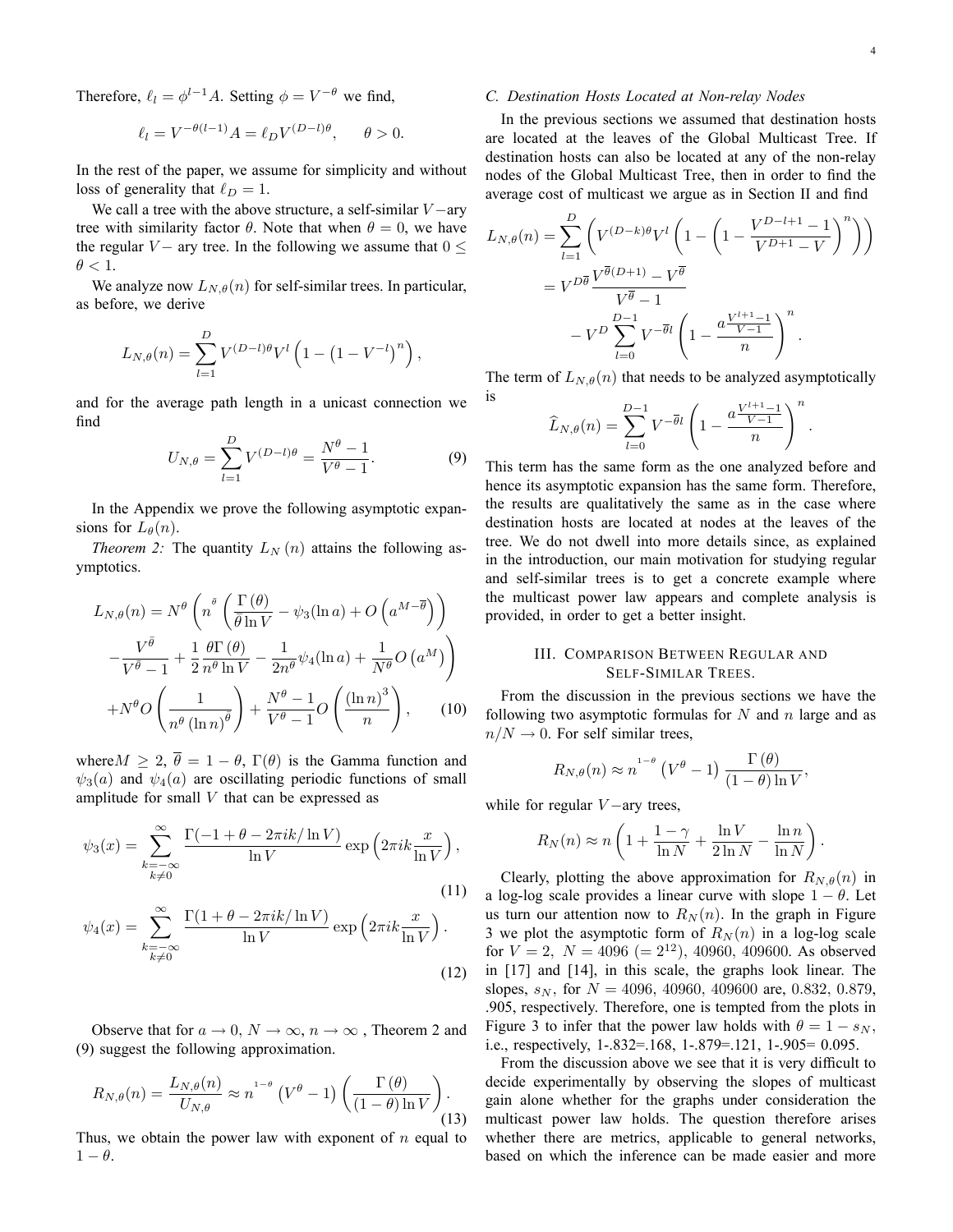:

:



Fig. 3. Plots of  $R_N(n) = R(n, 0)$  for  $V = 2$  and  $N = 4096, 40960,$ 409600:

robust. Next we examine the possibility of introducing such a general and robust metric for Global Multicast Trees. Let t be a node on the Global Multicast Tree and consider the subtree (of the Global Multicast Tree)  $T(t)$  that has as root node t. Let  $r(t)$  be the number of routing nodes (behind which destination hosts may exist) that are located on the subtree  $T(t)$ . Equivalently,  $r(t)$  is the number of routing nodes that are reachable from the source through paths of the Global Multicast Tree traversing node  $t$ . For example, in the selfsimilar tree in Figure 2, if destination hosts are located only at leaf nodes, then we have  $r(t) = 1$  if t is a leaf node. If t is located at level 1 or if  $t$  is a relay (unary) node between levels 0 and 1 we have  $r(t) = 4 = 2^{3-1}$ . We call  $r(t)$  the  $\degree$ reachability degree of  $t$ ". Intuitively the reachability degree of a node should play an important role in determining this node's participation in multicast tree construction. If  $r(t)$  is large, it is likely that node  $t$  will participate in the multicast tree to be formed. As we will see in the next section,  $r(t)$ also plays an important role in determining analytically the multicast tree performance in general networks.

Next, we need some definitions that are based on node reachability degree,  $r(t)$ . Let  $Q(k)$  be the number of nodes, t, not including the root node, with reachability degree  $r(t) = k$ . The reason for the exclusion of the root node in the definition of  $Q(k)$  is technical and will become clear from the analysis in Section IV. If destination nodes are located at the leaves of the Global Multicast Tree, it is easy to see that for the regular  $V$ ary tree, we have  $Q(k) = V^D k^{-1}$  if  $k = V^l$ ,  $0 \le l \le D - 1$ , and  $Q(k) = 0$  for all other values of k. In general, taking into account that there are  $V^{\theta(D-l)} - 1$  relay nodes between levels  $l-1$  and  $l$ , where  $0 \le \theta \le 1$ , we find that for the selfsimilar  $V$ -ary tree (including the regular V-ary tree) we have  $Q(k) = k^{-1+\theta}V^D$ , if  $k = V^l$ ,  $0 \le l \le D-1$ , and  $Q(k) = 0$ for all other values of  $k$ .

Now, let us define by  $F(k)$  the number of tree nodes other than the root node, with reachability degree at least  $k, 1 \leq$  $k \leq N$ . That is,



Fig. 4. Plots of  $F(k)$  for Regular and Self-similar Trees.

$$
F(k) = \sum_{l=k}^{N} Q(k).
$$

From the previous discussion about self-similar trees, we have that  $F(k) = 0$  for  $k > V^{D-1}$  and for  $1 \le k \le V^{D-1}$ ,

$$
F(k) = \sum_{l=\lceil \log_V k \rceil}^{D-1} Q(V^l)
$$
  
=  $N \sum_{l=\lceil \log_V k \rceil}^{D-1} V^{l(-1+\theta)}$   
=  $N V^{\lceil \log_V k \rceil (-1+\theta)} \frac{1 - V^{(D-\lceil \log_V k \rceil)(-1+\theta)}}{1 - V^{-1+\theta}}$ 

where  $\lfloor x \rfloor$  is defined as the smallest integer larger than or equal to x. In Figure 4 we plot in log-log scale  $F(k)$  for a regular tree with  $N = 2^{12} = 4096$ ,  $V = 2$ , as well as its "corresponding" self-similar tree, i.e., the self-similar tree with  $\theta = .168$ . We observe that the two curves are now clearly distinguishable even for small  $k$ : the slopes we get by linear interpolation are clearly different. The linear interpolation slope for the regular tree is about -1, while that of the corresponding self-similar tree is about  $-.835$ . In fact, decaying (with respect to k) bounds for  $F(k)$ , for a wide range of k, can be easily developed as follows.

Using the fact that for  $\theta \leq 1$  it holds,

$$
(-1+\theta)\log_{V} k + (-1+\theta) \leq \left[\log_{V} k\right] (-1+\theta)
$$
  

$$
\leq (-1+\theta)\log_{V} k,
$$

we have,

$$
F(k) \le \frac{N}{1 - V^{-1 + \theta}} k^{-1 + \theta}, \ 1 \le k \le N,
$$
 (14)

and

$$
F(k) \geq NV^{(-1+\theta)}k^{-1+\theta} \frac{1 - V^{(D-\lceil \log_V k \rceil)(-1+\theta)}}{1 - V^{-1+\theta}}
$$

Moreover, since for  $k \le V^{D-1} = N/V$  it holds,

$$
\frac{1 - V^{(D - \lceil \log_V k \rceil)(-1 + \theta)}}{1 - V^{-1 + \theta}} \ge 1,
$$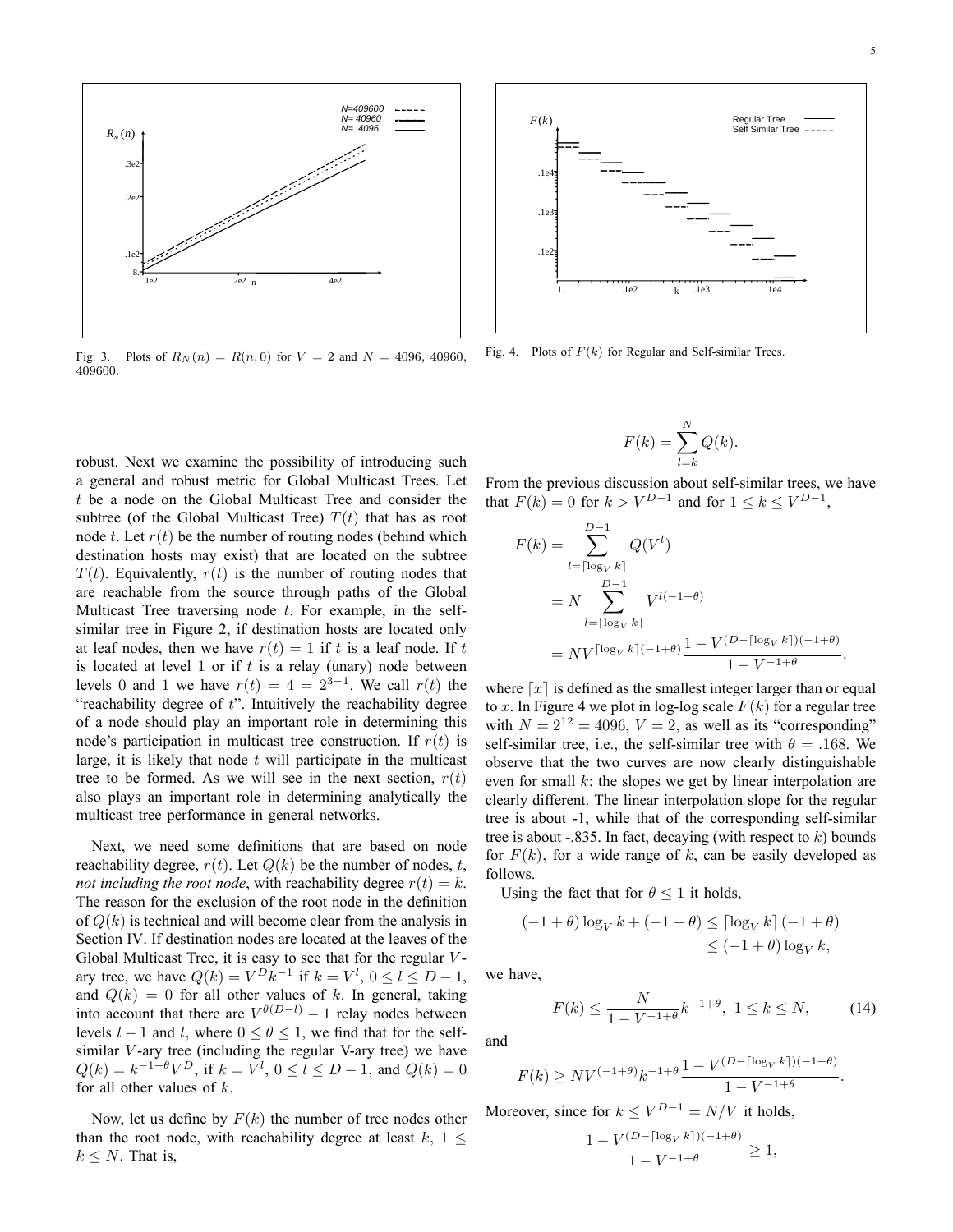we can write

$$
F(k) \geq NV^{-1+\theta}k^{-1+\theta}, \ 1 \leq k \leq N/V. \tag{15}
$$

Note that given a general Global Multicast Tree,  $F(k)$  is easy to measure, and therefore it is easy to obtain experimental results based on  $F(k)$ . It is not needed to experiment with, or simulate further, the multicast groups themselves. In addition, it turns out that under the assumption that destination host nodes are selected with uniform probability, any Global Multicast Tree that has polynomially decaying bounds of  $F(k)$  as in (14), (15) gives rise to the multicast power law. This issue is undertaken in the next section.

### IV. GENERAL GLOBAL MULTICAST TREE TOPOLOGIES

Let us assume that  $n$  destination hosts are forming a multicast group. We assume that destination hosts can be located behind any of the routing nodes  $N$ . If destination hosts can be located only at a subset  $S$  of the routing nodes, the results that follow hold by replacing  $N$  with the size of the set S. As in Section II we assume that the probability that a destination host is located behind a given node is  $1/N$ , independent of where the rest of the destination hosts are located. Under these assumptions, given  $F(k)$ ,  $L_N(n)$  can be derived as follows. Consider a node  $t$  on the Global Multicast Tree  $T$ , other than the source node  $s$ , with reachability degree  $r(t)$ . Let  $I_t$  be 1 if the link entering this node belongs to the created multicast tree and 0 otherwise. If L is the random variable representing the number of links in the multicast tree  $T$ , then it holds,

$$
\mathbf{L} = \sum_{t \in T - \{s\}} \mathbf{I}_t,
$$

and hence,

$$
L_N(n) = \sum_{t \in T - \{s\}} E[\mathbf{I}_t].
$$

Now, observe that  $I_t = 1$  if and only if at least one of the  $r(t)$  nodes that are located on the subtree  $T(t)$  is selected by the  $n$  destination hosts. The probability that one of the destination hosts picks some of the  $r(t)$  nodes is  $r(t)/N$  and the probability than none of the  $n$  destination hosts picks some of the  $r(t)$  nodes is  $(1 - r(t)/N)^n$ . Hence,

$$
E\left[\mathbf{I}_t\right] = 1 - (1 - r(t)/N)^n,
$$

and, recalling that  $Q(k)$  is the number of nodes (not including the source node) for which  $r(t) = k$ ,

$$
L_N(n) = \sum_{t \in T - \{s\}} (1 - (1 - r(t)/N)^n)
$$
  
= 
$$
\sum_{k=1}^N Q(k) \left(1 - \left(1 - \frac{k}{N}\right)^n\right).
$$

Note that this formula holds for any Global Multicast Tree. We next transform this formula in order to make depend on  $F(k)$ .

Using Abel's partial summation formula (cf. [19]) we have that for two sequences  $v_k$  and  $u_k$  it holds,

$$
\sum_{k=1}^{N} (u_k - u_{k+1})v_k = u_1v_1 - u_{N+1}v_N + \sum_{k=2}^{N} u_k(v_k - v_{k-1}).
$$

Using this and taking into account that  $F(N + 1) = 0$ , we proceed as follows:

$$
L_N(n) = \sum_{k=1}^{N} Q(k) \left( 1 - \left( 1 - \frac{k}{N} \right)^n \right)
$$
  
= 
$$
\sum_{k=1}^{N} (F(k) - F(k+1)) \left( 1 - \left( 1 - \frac{k}{N} \right)^n \right)
$$
  
= 
$$
\sum_{k=2}^{N} F(k) \left( 1 - \frac{k-1}{N} \right)^n - \left( 1 - \frac{k}{N} \right)^n
$$
  
+ 
$$
F(1) \left( 1 - \left( 1 - \frac{1}{N} \right)^n \right)
$$
  
= 
$$
\sum_{k=1}^{N} F(k) \left( \left( 1 - \frac{k-1}{N} \right)^n - \left( 1 - \frac{k}{N} \right)^n \right).
$$
 (16)

Notice that if we consider randomly generated graphs, in which case the Global Multicast Tree will also be random, then (16) still holds with  $F(k)$  replaced by  $\overline{F}(k) = E[F(k)]$ . Based on (16), we can now show that in general, a decay of  $F(k)$  (or  $F(k)$ ) according to (14), (15) with  $\theta > 0$ , gives rise to the multicast power law, while a decay with  $\theta = 0$  does not give rise to such law.

Theorem 3: Assume that for the Global Multicast Tree and  $0 \le \theta < 1$  it holds for large N and for  $0 < \beta \le 1$ ,

$$
F(k) \le A_N k^{-1+\theta}, \ 1 \le k \le N,\tag{17}
$$

$$
F(k) \ge a_N k^{-1+\theta}, \ 1 \le k \le \beta N. \tag{18}
$$

a) If  $\theta = 0$ , then

$$
R_N(n) \ge \frac{a_N}{A_N} n \left( 1 - \frac{\ln n}{\ln N} - O\left(\frac{1}{\ln N}\right) - O\left(\frac{n}{N}\right) \right),
$$
  
\n
$$
R_N(n) \le \frac{A_N}{a_N} n \left( 1 - \frac{\ln n}{\ln N} + O\left(\frac{1}{\ln N}\right) + O\left(\frac{n}{N}\right) \right).
$$
  
\nb) If  $\theta > 0$ , then,

$$
\left(\frac{a_N}{a}\right) \leq \frac{a_N}{\Gamma(a) a_n 1 - \theta} \left(1\right)
$$

$$
R_N(n) \ge \frac{a_N}{A_N} \Gamma(\theta) \theta n^{1-\theta} \left( 1 - O\left(\frac{1}{n}\right) - O\left(\left(\frac{n}{N}\right)^{\theta}\right) \right),
$$
  
\n
$$
R_N(n) \le \frac{A_N}{a_N} \Gamma(\theta) \theta n^{1-\theta} \left( 1 + O\left(\frac{1}{n}\right) + O\left(\left(\frac{n}{N}\right)^{\theta}\right) \right).
$$

Although not explicitly denoted,  $\hat{A}_N$  and  $a_N$  may depend on  $\theta$ . The proof of Theorem 3 is given in the Appendix. We see that under the generalized assumptions of Theorem 3 the power law may appear again, albeit in a weaker form than in self-similar trees. If  $\theta = 0$ , i.e.  $F(k)$  decays as  $1/k$ , then for large N and small ratios  $n/N$ ,  $R_N (n)$  behaves as  $B_N n(1 \ln n/N$  and the power law does not hold. If  $\theta > 0$ , then the power law for  $R_N(n)$  appears. Hence measuring  $F(k)$ can provide a means to infer the validity of power law for multicast trees. For regular and self-similar trees, we see from (14) and (15) that  $A_N = N/(1 - V^{-1+\theta})$ ,  $a_N = N/V^{-1+\theta}$ and hence  $A_N/a_N = V^{2(1-\theta)}/(V^{1-\theta} - 1)$ . The parameter  $\beta$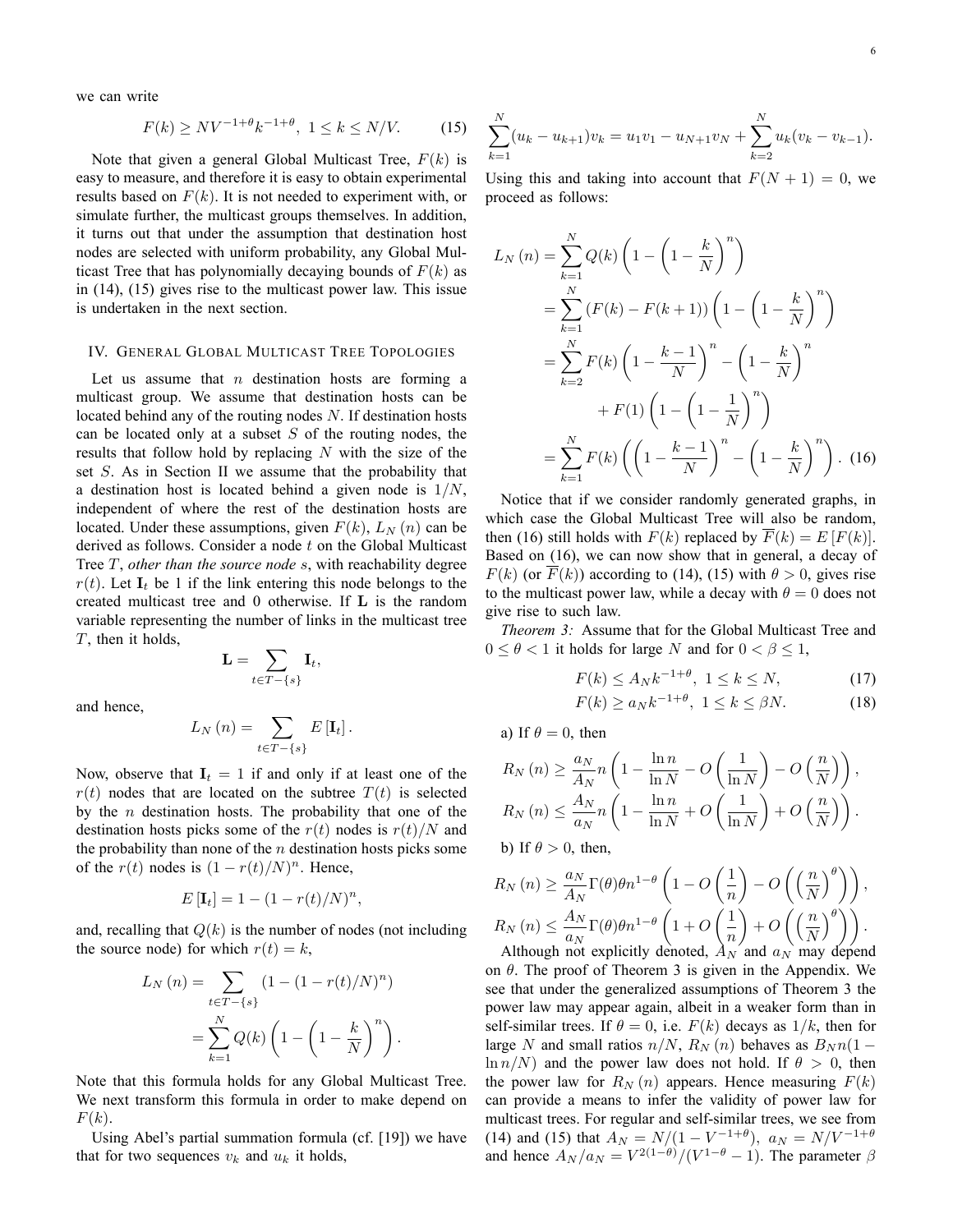is introduced in order to include decays of the form (14), (15) as well as decays observed in experimental data presented in the next section. Refinements of the theorem can be made, but we leave it in this simple form since it contains the essential points of the discussion.

## V. EXPERIMENTS

In this section we examine the behavior of  $R_N(n)$  and  $F(k)$ on real and simulated networks and compare the obtained graphs with the theoretical results obtained in Section IV and the corresponding behavior of self-similar trees in Section III.

We performed two sets of experiment. The first set was based on data from real internet topologies, obtained by the Scan project of ISI, with their software "mercator" implementing the ideas described [11]. We used the "Scan+Lucent" map which also merged data from the Internet Mapping project [2]. The graph is an approximation of part of the Internet topology circa October/November 1999, and includes 284805 nodes, of which about 283685 can reach each other. For the experiment, we considered the fully connected network consisting of the 283685 nodes.

The second set was based on random graph topologies: Specifically, a number of nodes  $N$  is picked and  $M$  of the  $N(N - 1)/2$  edges are picked randomly to form an undirected graph. This graph is transformed to a directed one by considering each link as bidirectional.

For each of the topologies tested, we picked randomly nodes as sources and created the Global Multicast Tree as the tree of shortest (in number of hops) paths from the source to all the network nodes. Once the Global Multicast Tree is formed, the calculation of  $F(k)$  is straightforward. However, the calculation of  $R_N(n)$  requires further to simulate multicast tree formations for each  $n$ . Specifically, having fixed the source node and the corresponding Global Multicast Tree, to compute  $R_N(n)$  we perform the following simulations.

- 1) A number  $n$  of destination hosts is picked randomly. The probability that each of the destination hosts is located at a given routing node is  $1/N$  and independent of the location of the rest of the hosts.
- 2) The multicast tree is formed as the appropriate subtree of the Global Multicast Tree.
- 3) The number of links,  $l(n)$ , of the multicast tree is computed.
- 4) The average of number of links,  $u$ , in a unicast communication is computed
- 5) The experiment in lines 1 to 4 is repeated 1000 times.
- 6)  $L_N(n)$  is computed as the average of  $l(n)$ , and  $U_N$  as the average of  $u$ , over the experiments performed.
- 7) We compute  $R_N(n) = L_N(n)/U_N$ .

We present below the results obtained for the fully connected real network with 283685 nodes and 860682 edges, as well as a random network. We generated the random network as described above with exactly the same number of nodes and edges. The resulting random network contained one large connected component consisting of 268164 nodes. We performed the experiments using this connected component. The graphs obtained for various randomly chosen sources belonging to



Fig. 5. Plots of  $F(k)$  for a Real Internet Topology and a Randomly Generated Topology.

the two networks, do not differ significantly. Also, the results remain qualitatively the same for other network sizes that were tested.

Figure 5 shows in a log-log scale the obtained  $F(k)$ . We observe that for the random topology, the slope is about  $-1$ . For the real topology, for values of  $k$  between 5 and 100 the slope is about -.93.

Figure 6 shows in log-log scale the obtained  $R_N(n)$ . The slopes of  $R_N(n)$  for small n (between 5 and 100) are now about :94 for the real topology and :89 for the random one.

Notice that as with the tree structures described in Section III, from the graphs of Figure 6 one is tempted to say that the power law holds for both topologies, with  $\theta = 1 - .94 =$ .06 for the real topology and  $\theta = 1 - .89 = .11$  for the random one. However, in Figure 5 the slope of  $F(k)$  in the log-log scale for the random topology is  $-1$  for small k, i.e.,  $F(k)$  decays as  $1/k$ . Testing random graphs of various network sizes shows the same behavior, which leads us to conclude that Theorem 3 a), rather than the power law holds in this case. In fact this behavior has been shown theoretically for another type of random graphs (complete graphs with exponentially distributed links weights) in [?]. Consider now the corresponding curves for the real network topology. Apart from a relative steep decline for  $k \leq 5$ , the slope of  $F(k)$  in the log-log scale is about  $-.93$ , while the slope of  $R_N(n)$  is :94. This is in agreement with the conditions of Theorem 3 b). Tests with other real network sizes show the same qualitative behavior -although the numerical values vary. Of course in this case, one should be careful in drawing definite conclusions because it is difficult to say whether the networks obtained for different node numbers are of the same "type". A subject of further research is to identify classes of networks for which the conditions on  $F(k)$  can be inferred based on even simpler network properties (e.g., distribution of node degree), or on the manner the networks are generated and evolve.

## VI. CONCLUSIONS

The question whether multicast communication follows the power law arose from the attempt to price multicast communication in [3]. Power laws related to Internet topology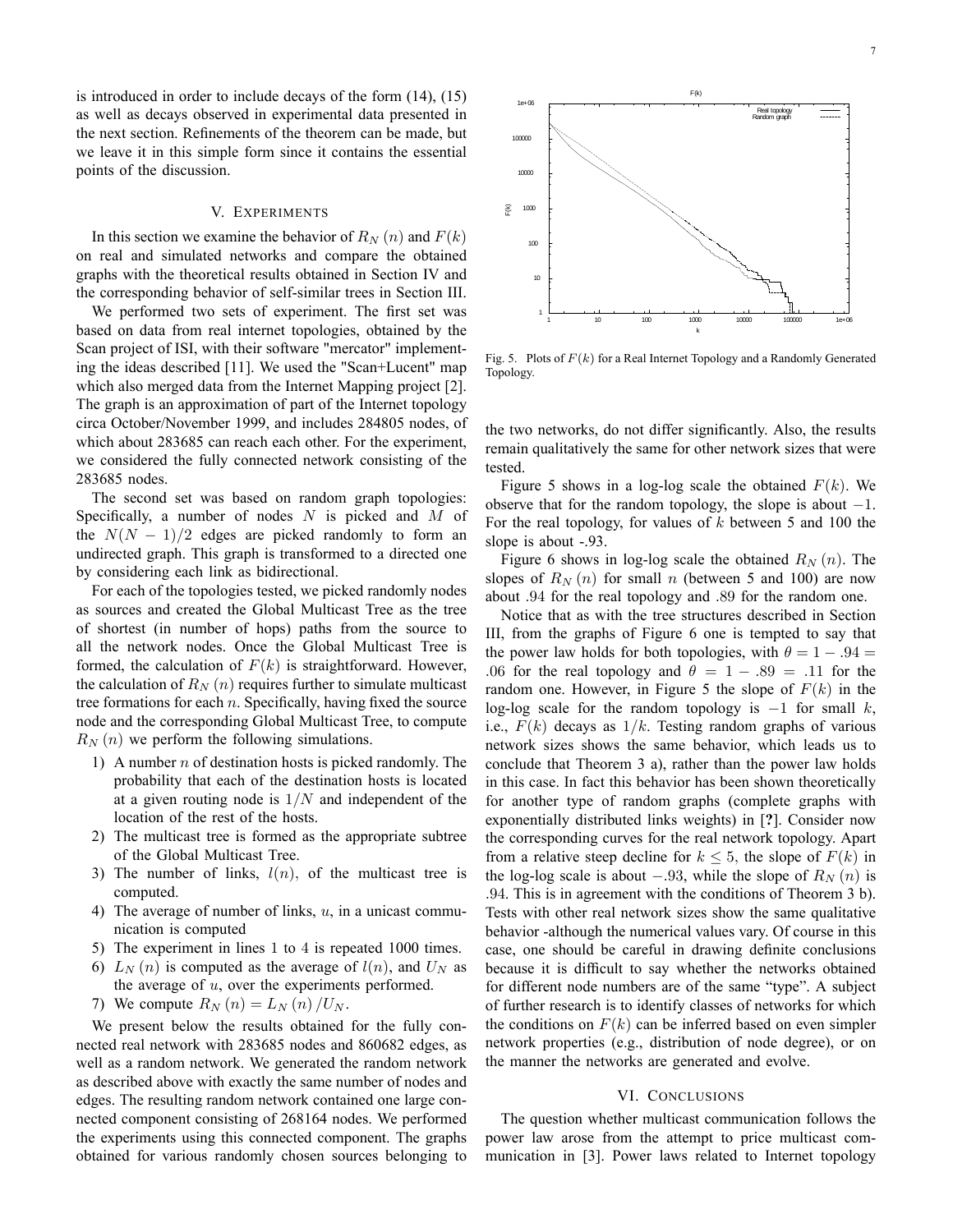

Fig. 6.  $R(n)$  for the Real and Random Topology

parameters were studied in [8]. As indicated in the latter reference, power laws of this nature may be valuable for affirming how realistic simulated topologies are. This is an important issue that received a lot of attention [4], [20].

In this paper we examined structural conditions on Global Multicast Trees that give rise to the multicast power law. Regular  $V$  – ary trees do not exhibit the power law, while selfsimilar trees do. In fact, the power law rises under conditions weaker than tree self-similarity. We provided a metric,  $F(k)$ , encompassing the structural properties of the Global Multicast Tree, which is easy to measure and can be used to infer the validity of the power law. Simulation work demonstrated, based on observations of the graphs of  $F(k)$ , that randomly generated networks do not obey the power law, even though graphs of  $R_N(n)$  may lead one to believe so. For the real topologies, similar measurements indicated that the power law is likely to hold. However, since the conditions on  $F(k)$  are essentially asymptotic (for large  $N$ ), further work is needed in order to ascertain the validity in the latter case. For example, can the behavior of  $F(k)$  be deduced from even simpler network parameters? More generally, given the fact that several power laws related to various network parameters have been observed experimentally, see e.g. [8], the question arises as to why these laws appear and when one law implies the other.

#### **REFERENCES**

- [1] S. Casner and S. Deering, "First IETF internet audiocast," ACM Computer Communication Review, vol. 22, no. 3, pp. 92-07, July 1992.
- [2] B. Cheswick and H. Burch, "Internet mapping project," 1998, http://www.cs.bell-labs.com/who/ches/map/index.html.
- [3] J. Chuang and M. Sirbu, "Pricing multicast communications: A costbased approach," Telecommunication Systems, vol. 17, no. 3, pp. 281-297, July 2001.
- [4] K. Clavert, M. Doar, and E. Zegura, "Modeling internet topology," IEEE Communications Magazine, vol. 35, pp. 160-163, June 1997.
- [5] S. Deering and D. Cheriton, "Multicast routing in datagram internetworks and extented LANs," ACM Transactions on Computer Systems, vol. 8, no. 2, pp. 85-110, May 1990.
- [6] S. E. Deering, "Multicast routing in internetworks and extended LANs," in SIGCOMM '88: Symposium Proceedings on Xommunications Architecture and Protocols, Sanford California, USA, 1998, pp. 55-64.
- [7] D. Estrin, D. Farinacci, V. Jacobson, C. Liu, L. Wei, P. Sharma, and A. Helmy, "Prococol independent multicast (PIM) sparse mode/dense mode," 1996, Internet Draft.
- [8] M. Faloutsos, P. Faloutsos, and C. Faloutsos, "On power-law relationships of the internet topology," in SIGCOMM' 99: Proceedings of the Conference on Applications, Technologies, Architectures, and Protocols for Computer Communication, Cambridge, MA, USA, 1999, pp. 251– 262.
- [9] P. Flajolet, X. Gourdon, and P. Dumas, "Mellin transforms and asymptotics: Harmonic sums," Theoretical Computer Science, vol. 144, pp. 3–58, 1995.
- [10] P. Flajolet and R. Sedgewick, "Mellin transforms and asymptotics: Finite differences and rice's integrals," Theoretical Computer Science, vol. 144, no. 1-2, pp. 101-124, 1995.
- [11] R. Govidan and H. Tangmuanarunkit, "Heuristics for internet map discovery," in Proceedings of IEEE Infocom, Tel Aviv, Israel, March 26-30 2000.
- [12] D. E. Knuth, The Art of Computer Programming, 2nd ed. Reading, MA: Addison-Wesley, 1998, vol. 3.
- [13] N. N. Lebedev, Special Functions and their Applications. Dover, 1972.
- [14] P. V. Mieghem, G. Hooghiemstra, and R. V. der Hostad, "On the efficiency of multicast," IEEE/ACM Transactions on Networking, vol. 9, no. 6, pp. 719-732, December 2001.
- [15] J. Moy, "Multicast extensions to OSPF," 1998, Internet Draft.
- [16] S. D. Peckham, "New results for self-similar trees with applications to river networks," Water Resources Research, vol. 31, no. 4, pp. 1023-1029, April 1995.
- [17] G. Phillips, S. Shenker, and H. Tangmunarunkit, "Scaling of multicast trees: Comments on the Chuang-Sirbu scaling law," in SIGCOMM '99: Proceedings of the Conference on Applications, Technologies, Architectures, and Protocols for Computer Communication, Cambridge, MA, USA, 1999, pp. 41-51.
- [18] T. Pusateri, "Distance vector routing protocol," 1998, Internet Draft.
- [19] W. Szpankowski, Average Case Analysis of Algorithms in Sequences. New York: John Wiley & Sons, INC, 2001.
- [20] E. W. Zegura, K. L. Clavert, and M. J. Donahoo, "A quantitative comparison of graph-based models for internet topology," IEEE/ACM Transactions on Networking, vol. 5, no. 6, pp. 770-783, 1997.

#### APPENDIX

In this appendix we establish our main theoretical results from Sections II and IV. In the next subsection we concentrate on the proof of Theorem 2 which refers to self-similar trees with  $\theta > 0$ . Theorem 1 for regular V-ary trees, i.e., the case  $\theta = 0$  is proved in a similar fashion.

#### A. Proof of Theorem 2

We first need the following lemma.

Lemma 4: For  $a = n/N$ ,  $0 < \theta < 1$  the average number of links  $L_{N,\theta}(n)$  in the self-similar tree attains the following asymptotic expansion.

$$
L_{N,\theta}(n) = N\left(\frac{V^{\bar{\theta}}}{V^{\bar{\theta}}-1} - c_1(a,\theta)\right) - \frac{N^{\theta}V^{\bar{\theta}}}{V^{\bar{\theta}}-1} + \frac{1}{2}c_2(a,\theta) + N^{\theta}O\left(\frac{1}{n^{\theta}(\ln n)^{\bar{\theta}}}\right) + \frac{N^{\theta}-1}{V^{\theta}-1}O\left(\frac{(\ln n)^3}{n}\right),
$$
\n(19)

where  $\overline{\theta} = 1 - \theta$  and

$$
c_1(a,\theta) = \sum_{l=0}^{\infty} V^{-\bar{\theta}l} \exp\left(-aV^l\right),\tag{20}
$$

$$
c_2(a,\theta) = \sum_{l=0}^{\infty} aV^{(1+\theta)l} \exp(-aV^l).
$$
 (21)

For  $\theta = 0$  the same expansion holds, with the provision that  $(N^{\theta}-1)/(V^{\theta}-1)$  is replaced with its limiting value as  $\theta \rightarrow 0$ , i.e.,  $\ln N / \ln V = D$ .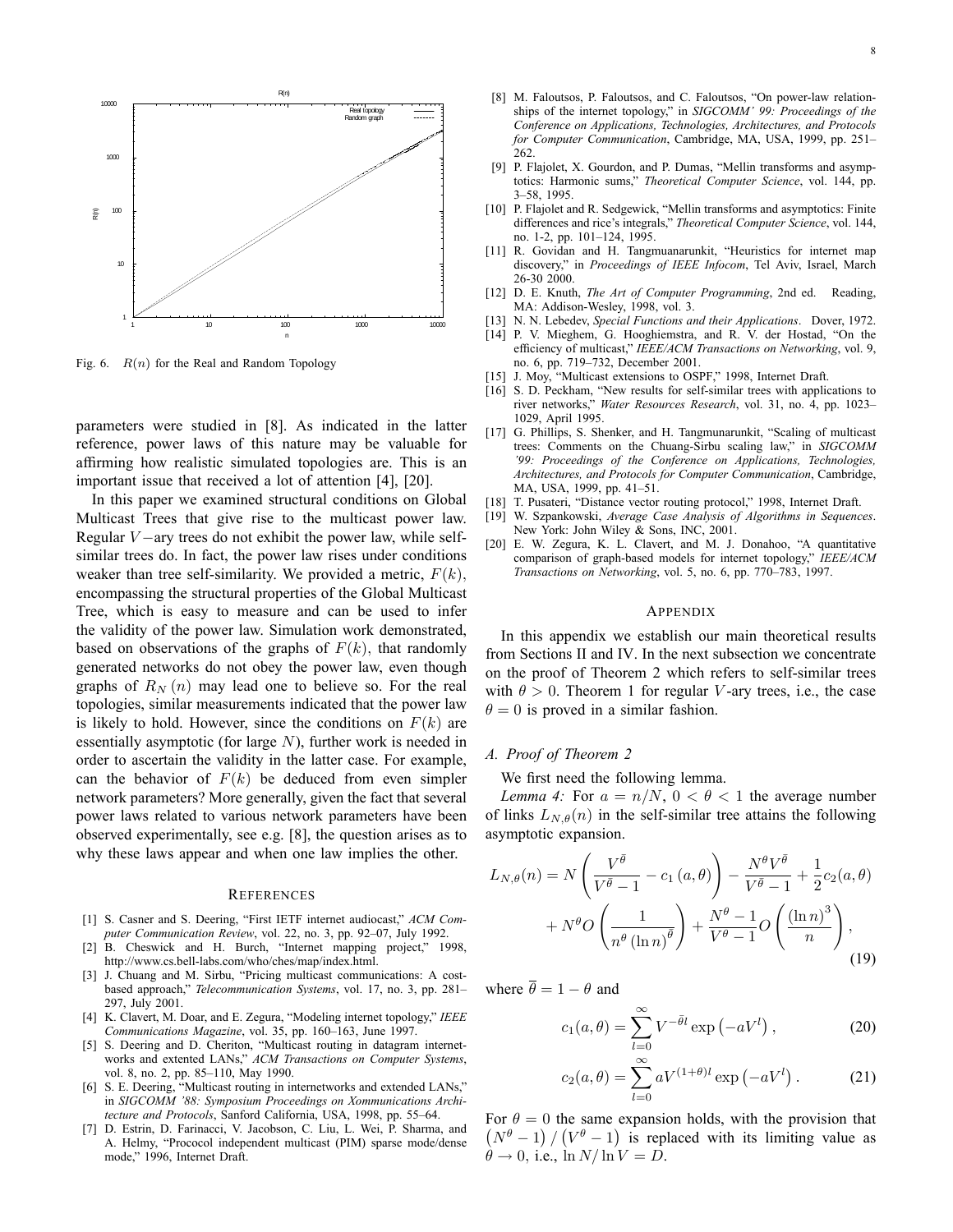Proof. We saw that the average cost of the multicast selfsimilar tree is

$$
L_{N,\theta}(n) = \sum_{k=1}^{D} V^{(D-k)\theta} V^k \left( 1 - \left( 1 - V^{-k} \right)^n \right).
$$

Observe that since  $D = \log_V N$  and  $n = aN$ , for  $k = D$ the last term of the above sum is approximately equal to  $V^{D}(1 - e^{-a})$ . This term is not small in general and thus we cannot extend the limit of the summation to infinity without introducing significant error. In order to provide an asymptotic analysis of  $L_{N,\theta}(n)$ , we define  $\bar{\theta} = 1 - \theta$  and proceed as follows:

$$
L_{N,\theta}(n) = \sum_{k=1}^{D} V^{(D-k)\theta} V^k \left( 1 - \left( 1 - V^{-k} \right)^n \right)
$$
  
\n
$$
= V^D \sum_{l=0}^{D-1} V^{-\bar{\theta}l} \left( 1 - \left( 1 - \frac{V^l}{V^D} \right)^n \right)
$$
  
\n
$$
= V^D \left( \frac{1 - V^{-D\bar{\theta}}}{1 - V^{-\bar{\theta}}} \right) - V^D \sum_{l=0}^{D-1} V^{-\bar{\theta}l} \left( 1 - \frac{V^l}{V^D} \right)^n
$$
  
\n
$$
= N \left( \frac{1 - N^{-\bar{\theta}}}{1 - V^{-\bar{\theta}}} \right) - \bar{L}_{N,\theta}(n)
$$
  
\n
$$
= N \frac{V^{\bar{\theta}}}{V^{\bar{\theta}} - 1} - \frac{N^{\theta} V^{\bar{\theta}}}{V^{\bar{\theta}} - 1} - \bar{L}_{N,\theta}(n),
$$
 (22)

where

$$
\bar{L}_{N,\theta}(n) = N \sum_{l=0}^{D-1} V^{-\bar{\theta}l} \left( 1 - \frac{aV^l}{n} \right)^n.
$$

We concentrate on the analysis of  $\overline{L}_{N,\theta}(n)$ . First note that for  $x/n < 1 - \delta$ ,  $\delta > 0$ , we have,

$$
\ln\left(1-\frac{x}{n}\right) = -\sum_{k=1}^{\infty} \frac{1}{k} \left(\frac{x}{n}\right)^k \Rightarrow
$$
\n
$$
\left(1-\frac{x}{n}\right)^n = \exp\left(-n\sum_{k=1}^{\infty} \frac{1}{k} \left(\frac{x}{n}\right)^k\right)
$$
\n
$$
= \exp(-x)\exp\left(-n\sum_{k=2}^{\infty} \frac{1}{k} \left(\frac{x}{n}\right)^k\right)
$$
\n
$$
= \exp(-x)\exp\left(-\frac{x^2}{2n} - n\sum_{k=3}^{\infty} \frac{1}{k} \left(\frac{x}{n}\right)^k\right)
$$
\n
$$
= \exp(-x)\exp\left(-\frac{x^2}{2n} - O\left(\frac{x^3}{n^2}\right)\right). \quad (23)
$$

Using the inequalities  $1 - y \le \exp(-y) \le 1 - y + y^2/2$ ,  $y \le 1$ , and assuming further that  $x \le \ln n$  (hence  $x/n < 0.5$ ) we have from (23),

$$
\left(1 - \frac{x}{n}\right)^n = \exp\left(-x\right)\left(1 - \frac{x^2}{2n} + O\left(\frac{x^4}{n^2}\right)\right)
$$

$$
= \exp\left(-x\right)\left(1 - \frac{x^2}{2n} + \frac{x}{n}O\left(\frac{\left(\ln n\right)^3}{n}\right)\right). (24)
$$

Now, set  $A_n =$  $\sqrt{\frac{\ln(\frac{\ln n}{a})}{\ln V}}$ J. : Hence  $aV^{A_n-1} < \ln n \le aV^{A_n}$ . (25)

Since  $aV^{A_n-1} < \ln n < n = aV^D$ , we conclude that

$$
A_n \le D. \tag{26}
$$

Therefore we can write,

$$
\bar{L}_{N,\theta}(n) = N \sum_{l=0}^{A_n - 1} V^{-\bar{\theta}l} \left( 1 - \frac{aV^l}{n} \right)^n
$$

$$
+ N \sum_{l=A_n}^{D-1} V^{-\bar{\theta}l} \left( 1 - \frac{aV^l}{n} \right)^n, \qquad (27)
$$

with the understanding that  $\sum_{l=a}^{b} c_n = 0$  if  $a > b$ . We analyze separately each of the terms on the right hand side of the last equation.

**A**. The term  $\sum_{l=0}^{A_n} V^{-\bar{\theta}l} \left(1 - \frac{aV^l}{n}\right)$  $\big)^n$ .

For  $l \leq A_n - 1$  we have from (25) that  $aV^l \leq \ln n$ , and taking into account (24),

$$
\sum_{l=0}^{A_n-1} V^{-\bar{\theta}l} \left(1 - \frac{aV^l}{n}\right)^n =
$$
  

$$
\sum_{l=0}^{A_n-1} V^{-\bar{\theta}l} \exp(-aV^l) \left(1 - \frac{a^2V^{2l}}{2n} + \frac{aV^l}{n} O\left(\frac{(\ln n)^3}{n}\right)\right) =
$$
  

$$
\sum_{l=0}^{A_n-1} V^{-\bar{\theta}l} \exp(-aV^l) - \frac{a}{2N} \sum_{l=0}^{A_n-1} V^{(1+\theta)l} \exp(-aV^l)
$$
  

$$
+ \left(\sum_{l=0}^{A_n-1} V^{\theta l} \exp(-aV^l)\right) \frac{1}{N} O\left(\frac{(\ln n)^3}{n}\right). \quad (28)
$$

We look at each of the three terms of the last equality in (28)

separately. **A.1** The term  $\sum_{l=0}^{A_n-1} V^{-\bar{\theta}l} \exp(-aV^l)$ . We write, A

$$
\sum_{l=0}^{4n-1} V^{-\bar{\theta}l} \exp\left(-aV^{l}\right) = \sum_{l=0}^{\infty} V^{-\bar{\theta}l} \exp\left(-aV^{l}\right) - \sum_{l=A_{n}}^{\infty} V^{-\bar{\theta}l} \exp\left(-aV^{l}\right). \tag{29}
$$

For  $l \ge A_n$  we have from (25) that  $\exp(-aV^l) \le 1/n$  and hence

$$
\sum_{l=A_n}^{\infty} V^{-\bar{\theta}l} \exp(-aV^l) \leq \frac{1}{n} \sum_{l=A_n}^{\infty} V^{-\bar{\theta}l}
$$

$$
\leq \frac{1}{1 - V^{-\bar{\theta}}} \frac{1}{N^{\bar{\theta}}} \frac{1}{n^{\theta} (\ln n)^{\bar{\theta}}}
$$

$$
= \frac{1}{N^{\bar{\theta}}} O\left(\frac{1}{n^{\theta} (\ln n)^{\bar{\theta}}}\right).
$$
(30)

**A.2** The term  $\frac{a}{2N} \sum_{l=0}^{A_n-1} V^{(1+\theta)l} \exp(-aV^l)$ .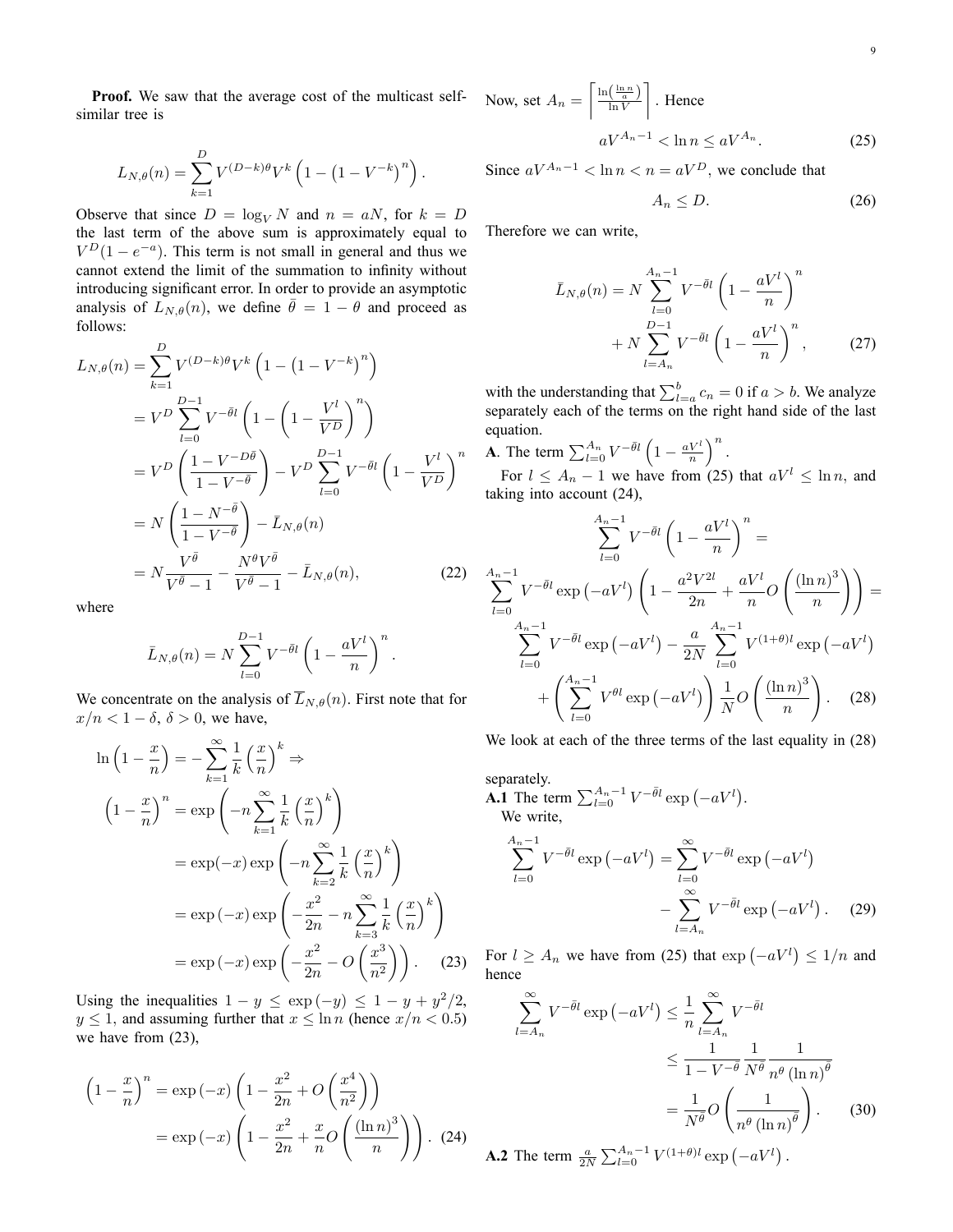We have,

$$
\frac{a}{2N} \sum_{l=0}^{A_n - 1} V^{(1+\theta)l} \exp(-aV^l) = \frac{a}{2N} \sum_{l=0}^{\infty} V^{(1+\theta)l} \exp(-aV^l) - \frac{a}{2N} \sum_{l=A_n}^{\infty} V^{(1+\theta)l} \exp(-aV^l)
$$
\n(31)

Using the fact that  $x^2 \exp(-x) < 0.6$  for  $x \ge 0$  we have for the second term of the last equality,

$$
\sum_{l=A_n}^{\infty} \frac{aV^{(1+\theta)l}}{2N} \exp(-aV^l) = \sum_{l=A_n}^{\infty} \frac{V^{\theta l} (aV^l)^2}{2N aV^l} \exp(-aV^l)
$$
  

$$
\leq \frac{1}{Na} \sum_{l=A_n}^{\infty} V^{-\overline{\theta}l}
$$
  

$$
= \frac{1}{Na^{\theta}} (aV^{A_n})^{-\overline{\theta}} \frac{1}{1 - V^{-\overline{\theta}}}
$$
  

$$
\leq \frac{1}{N^{\overline{\theta}} n^{\theta} (\ln n)^{\overline{\theta}}} \frac{1}{1 - V^{-\overline{\theta}}}
$$
  

$$
= \frac{1}{N^{\overline{\theta}}} O\left(\frac{1}{n^{\theta} (\ln n)^{\overline{\theta}}}\right).
$$
 (32)

**A.3** The term  $\sum_{l=0}^{A_n-1} V^{\theta l} \exp(-a V^l)$ . We observe,

$$
\sum_{l=0}^{A_n-1} V^{\theta l} \exp\left(-aV^l\right) \le \sum_{l=0}^{A_n-1} V^{\theta l}
$$

$$
= \frac{V^{\theta A_n} - 1}{V^{\theta} - 1}
$$

$$
\le \frac{N^{\theta} - 1}{V^{\theta} - 1} \text{ by (26).}
$$
(33)

Combining (28), (29), (30), (31), (32), (33) we finally get

$$
\sum_{l=0}^{A_n} V^{-\bar{\theta}l} \left( 1 - \frac{aV^l}{n} \right)^n = c_1(a, \theta) - \frac{1}{2N} c_2(a, \theta)
$$

$$
+ \frac{1}{N^{\bar{\theta}}} O\left(\frac{1}{n^{\theta} (\ln n)^{\bar{\theta}}} \right)
$$

$$
+ \frac{N^{\theta} - 1}{V^{\theta} - 1} \frac{1}{N} O\left(\frac{(\ln n)^3}{n}\right), \quad (34)
$$

where

$$
c_1(a,\theta) = \sum_{l=0}^{\infty} V^{-\bar{\theta}l} \exp(-aV^l) , \qquad (35)
$$

$$
c_2(a,\theta) = \sum_{l=0}^{\infty} aV^{(1+\theta)l} \exp(-aV^l).
$$
 (36)

**B.** The term  $\sum_{l=A_n}^{D-1} V^{-\bar{\theta}l} \left(1 - \frac{aV^l}{n}\right)$  $\big)^n$ . For  $l > A_n$ , taking into account (25) we find,

$$
\begin{aligned}\n\text{(1)} \quad & \left(1 - \frac{aV^l}{n}\right)^n \le \left(1 - \frac{\ln n}{n}\right)^n \\
& = \left(\left(1 - \frac{\ln n}{n}\right)^{\frac{n}{\ln h}}\right)^{\ln n} \\
& \le \frac{1}{n}, \quad \text{since } (1 - 1/x)^x \le e^{-1} \text{ for } x \ge 1,\n\end{aligned}
$$

and hence

$$
\sum_{l=A_n}^{D-1} V^{-\bar{\theta}l} \left(1 - \frac{aV^l}{n}\right)^n \le V^{-\bar{\theta}A_n} \frac{1}{n}
$$

$$
\le \left(\frac{a}{\ln n}\right)^{\bar{\theta}} \frac{1}{n}
$$

$$
= \frac{1}{N^{\bar{\theta}}} \frac{1}{n^{\theta} (\ln n)^{\bar{\theta}}}.
$$
(37)

From  $(27)$ ,  $(34)$  and  $(37)$  we finally conclude,

$$
\bar{L}_{N,\theta}(n) = Nc_1(a,\theta) - \frac{1}{2}c_2(a,\theta) + N^{\theta}O\left(\frac{1}{n^{\theta}(\ln n)^{\theta}}\right) + \frac{N^{\theta} - 1}{V^{\theta} - 1}O\left(\frac{(\ln n)^3}{n}\right).
$$

Which together with (22) proves the lemma.

1) Derivation of Theorem 2: We now prove Theorem 2, that is, we find asymptotic expansions of  $L_{N,\theta}(n)$  for  $n \to \infty$ . Observe that we only need to analyze the quantities  $c_1(a, \theta)$ and  $c_2(a, \theta)$  defined in (20) and (21), respectively.

We concentrate on the regime  $a \rightarrow 0$  which is the most interesting case, and the hardest. It turns out that this case can be handled by a special analytic tool, namely the Mellin transform. The Mellin transform found myriad of applications in the analysis of algorithms. An excellent survey is given by Flajolet, Gourdon and Dumas in [9] (cf. [12], [19]). For reader convenience, we collected the most important properties of the Mellin transform in Appendix ??. In particular, the definition of Mellin transform is given in  $(65)$ . Property  $(M1)$  defines the so called *fundamental strip* of the complex plane where the Mellin transform exists. The harmonic sum property (M3) and the mapping properties (M4) are crucial. We shall use them to derive asymptotics of  $c_1(a, \theta)$  and  $c_2(a, \theta)$  as  $a \to 0$ .

Let us first consider  $c_1(a, \theta) = \sum_{l=0}^{\infty} V^{-\bar{\theta}l} \exp(-aV^l)$ . Observe that by (M3) the sum in  $c_1(a, \theta) := c_1(a)$  is a harmonic sum with  $\lambda_k = V^{-\bar{\theta}k}$  and  $g(x) = e^{-x}$  with  $\mu_k = V^k$ . Thus the Mellin transform  $c_1^*(s)$  with respect to a of  $c_1(a)$  is by (M3) (and the well known fact that the Mellin of  $e^{-x}$  is the Euler gamma function  $\Gamma(s)$  for  $\Re(s) > 0$ ):

$$
c_1^*(s) = \frac{\Gamma(s)}{1 - V^{-(1+s-\theta)}}.
$$

We now use (M4) to find  $c_1(a)$  as  $a \to 0$ . If  $\text{Re}(s) \in (-M, \delta)$ ,  $\infty > M \geq 1$ ,  $\infty > \delta > 0$ , from the properites of the Gamma function [13], it can be seen that  $\Gamma(s) = O(|s|^{-r})$ ,  $r > 1$ as  $|s| \to \infty$ . Also, for  $\text{Re}(s) \in (-M, \delta)$ , the function  $c_1^*(s)$ has poles at  $\overline{s} = 0$  and  $s_k = -1 + \theta - (2\pi i k)/\ln V$ ,  $k =$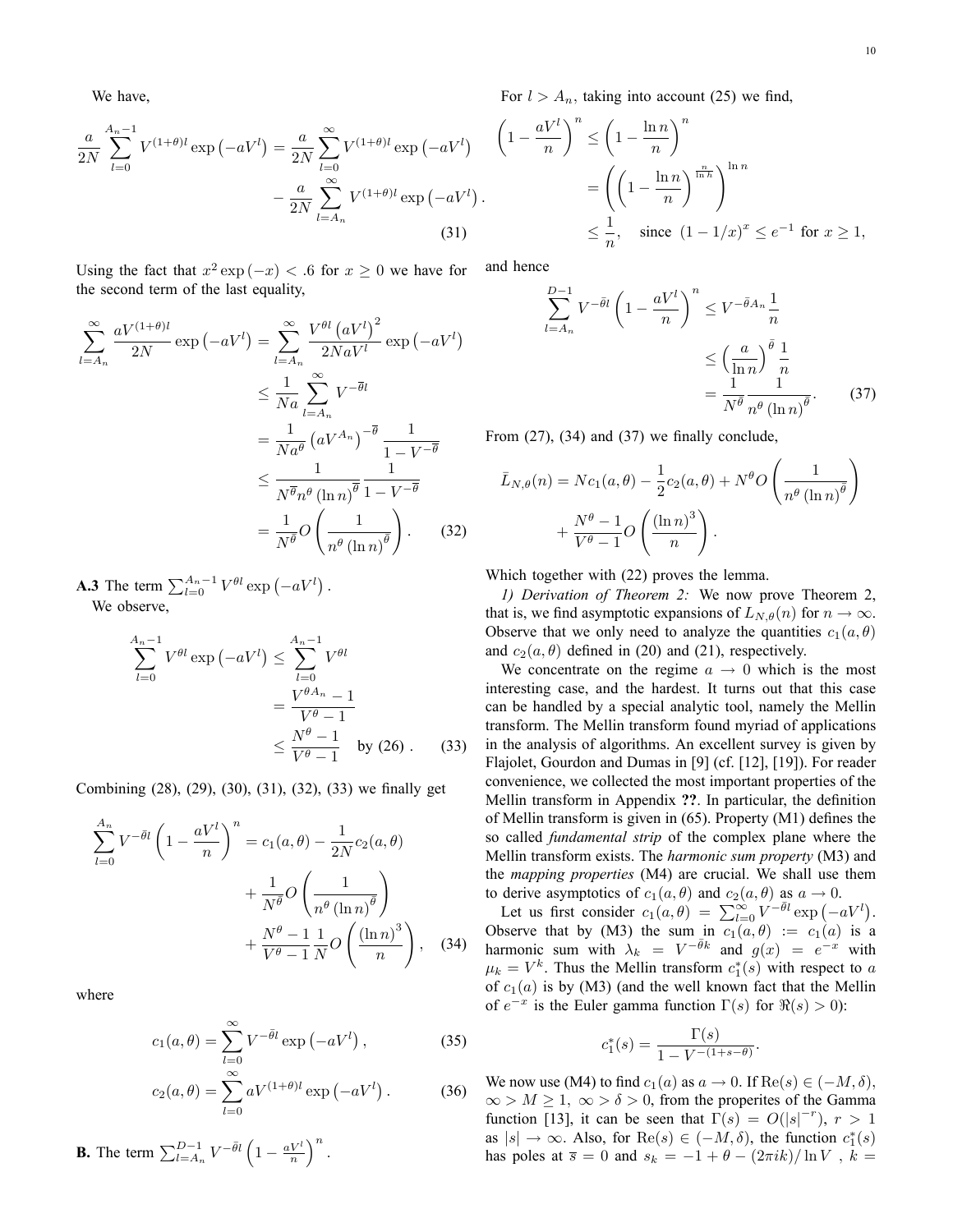$0, \pm 1, \pm 2, \dots$  All these poles are single. The pole at  $\overline{s} = 0$ has residue

$$
c_{\overline{s},0}=\frac{V^{\bar{\theta}}}{V^{\bar{\theta}}-1}
$$

:

The poles at  $s_k$  have residues

$$
c_{s_k,0} = \frac{\Gamma(-1 + \theta - 2\pi i k / \ln V)}{\ln V}.
$$

Using now the Reverse Mapping Theorem (M4) and the property  $\Gamma(-1 + \theta) = \Gamma(\theta)/(-1 + \theta)$ , we see that for  $a \to 0$ we have the expansion for any  $M > 0$ ,

$$
c_1(a,\theta) = \frac{V^{\bar{\theta}}}{V^{\bar{\theta}} - 1} - \frac{\Gamma(\theta)}{\bar{\theta}\ln V}a^{\bar{\theta}} + a^{\bar{\theta}}\psi_3(\ln a) + O(a^M),
$$
 (38)

where

$$
\psi_3(x) = \sum_{\substack{k=-\infty\\k\neq 0}}^{\infty} \frac{\Gamma(-1+\theta-2\pi ik/\ln V)}{\ln V} \exp\left(2\pi ik \frac{x}{\ln V}\right).
$$

Now we consider  $c_2(a, \theta) = \sum_{l=0}^{\infty} aV^{(1+\theta)l} \exp(-aV^l)$ . It is again a harmonic sum, hence by (M3) we find its Mellin transform to be

$$
c_2^*(a) = \frac{s \Gamma(s)}{1 - V^{-(s-\theta)}}.
$$

But  $c_2^*(s)$  has a single poles at  $\theta$  with residue

$$
c_{\theta,0}=\frac{\theta\Gamma\left(\theta\right)}{\ln V},
$$

and single poles at  $s_k = \theta - (2\pi i k)/\ln V$ ,  $k \neq \pm 1, \pm 2, ...$ with residues

$$
\frac{(\theta - i2\pi k)\Gamma(\theta - 2\pi i k/\ln V)}{\ln V}.
$$

Hence using again the Reverse Mapping Theorem (M4) we obtain

$$
c_2(a,\theta) = \frac{\theta \Gamma(\theta)}{\ln V} a^{-\theta} - a^{-\theta} \psi_4(\ln a) + O(a^M), \quad (39)
$$

where

$$
\psi_4(x) =
$$
  

$$
\sum_{\substack{k=-\infty\\k\neq 0}}^{\infty} \frac{(\theta - 2i\pi k / \ln V) \Gamma(\theta - 2\pi i k / \ln V)}{\ln V} \exp\left(2\pi i k \frac{x}{\ln V}\right).
$$

From Lemma 4, (38) and (39) Theorem 2 follows.

## B. Proof of Theorem 3

We will develop bounds on  $L_N(n)$  based on (16), (17) and (18). Assume  $n \geq 2$ .

Using Taylor's expansion of  $(1-x)^n$  around  $x = k/N$ ,  $1 \leq k \leq N$ , we have,

$$
\left(1 - \frac{k-1}{N}\right)^n - \left(1 - \frac{k}{N}\right)^n \le \frac{n}{N} \left(1 - \frac{k}{N}\right)^{n-1} + \frac{n(n-1)}{2N^2} \left(1 - \frac{k-1}{N}\right)^{n-2}
$$
\n
$$
\left(1 - \frac{k-1}{N}\right)^n - \left(1 - \frac{k}{N}\right)^n \ge \frac{n}{N} \left(1 - \frac{k}{N}\right)^{n-1} + \frac{n(n-1)}{2N^2} \left(1 - \frac{k}{N}\right)^{n-2}.
$$
\n(40)

Using (40), (16) and (17) we conclude that,

$$
L_N(n) \le A_N N^{\theta-1} n \sum_{k=1}^N \left(\frac{k}{N}\right)^{\theta-1} \left(1 - \frac{k}{N}\right)^{n-1} \frac{1}{N} + A_N N^{\theta-1} n \left(\sum_{k=1}^N \left(\frac{k}{N}\right)^{\theta-1} \left(1 - \frac{k-1}{N}\right)^{n-2} \frac{1}{N}\right) \frac{n-1}{2N}.
$$
\n(42)

Let us look at the summation in the first term of the right hand side in (42). Since  $\theta < 1$ , the function  $x^{\theta-1}(1-x)^{n-1}$ is decreasing for  $0 < x \leq 1$ . Hence we have,

$$
\sum_{k=1}^{N} \left(\frac{k}{N}\right)^{\theta-1} \left(1 - \frac{k}{N}\right)^{n-1} \frac{1}{N} \le \frac{1}{N^{\theta}} \left(1 - \frac{1}{N}\right)^{n-1} + \int_{1/N}^{1} x^{\theta-1} (1 - x)^{n-1} dx
$$

$$
\le \frac{1}{N^{\theta}} + \int_{1/N}^{1} x^{\theta-1} (1 - x)^{n-1} dx. \tag{43}
$$

Regarding the summation in the second term of the right hand side in (42) we calculate,

$$
\sum_{k=1}^{N} \left(\frac{k}{N}\right)^{\theta-1} \left(1 - \frac{k-1}{N}\right)^{n-2} \frac{1}{N} =
$$
\n
$$
\frac{1}{N^{\theta}} + \sum_{k=2}^{N} \left(\frac{k}{N}\right)^{\theta-1} \left(1 - \frac{k-1}{N}\right)^{n-2} \frac{1}{N}
$$
\n
$$
\leq \frac{1}{N^{\theta}} + \sum_{k=2}^{N} \left(\frac{k-1}{N}\right)^{\theta-1} \left(1 - \frac{k-1}{N}\right)^{n-2} \frac{1}{N}
$$
\n
$$
= \frac{1}{N^{\theta}} + \sum_{k=1}^{N-1} \left(\frac{k}{N}\right)^{\theta-1} \left(1 - \frac{k}{N}\right)^{n-2} \frac{1}{N}
$$
\n
$$
\leq \frac{1 + \left(1 - \frac{1}{N}\right)^{n-2}}{N^{\theta}} + \int_{1/N}^{1} x^{\theta-1} (1 - x)^{n-2} dx
$$
\n
$$
\leq \frac{2}{N^{\theta}} + \int_{1/N}^{1} x^{\theta-1} (1 - x)^{n-2} dx. \tag{44}
$$

Combining (42), (43) and (44) we obtain,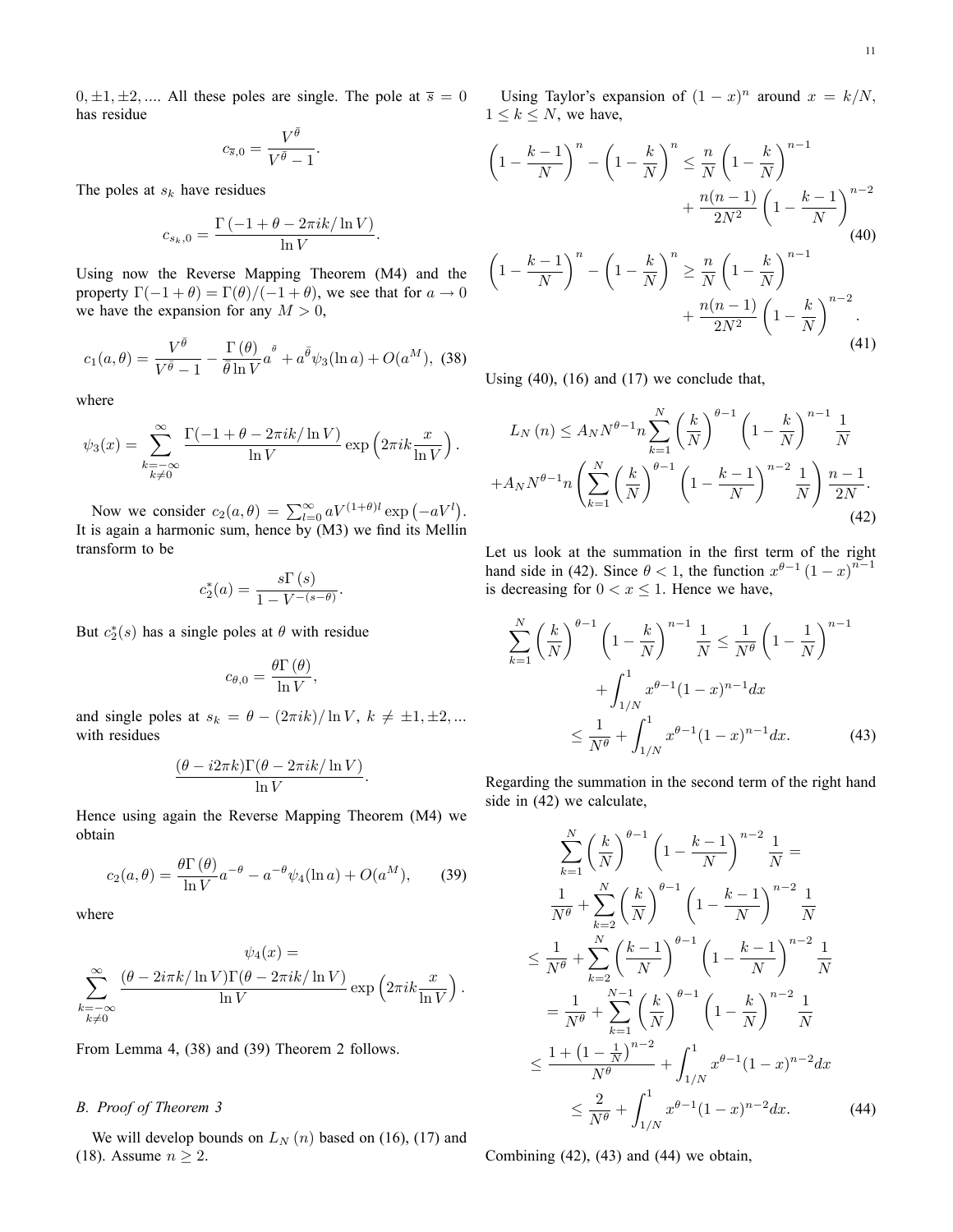:

$$
\frac{L_N(n)}{A_N N^{\theta - 1} n} \le \int_{1/N}^1 x^{\theta - 1} (1 - x)^{n - 1} dx \n+ \frac{n - 1}{2N} \int_{1/N}^1 x^{\theta - 1} (1 - x)^{n - 2} dx \n+ \frac{1}{N^{\theta}} \n+ \frac{n - 1}{N^{1 + \theta}}.
$$
\n(45)

To develop a lower bound we proceed as follows. Assume for simplicity in the notation that  $\beta N$  is integer. From (16), (18), (41) and the fact that the function  $x^{\theta-1}(1-x)^{n-1}$  is decreasing for  $0 < x \le 1$ ,  $n \ge 1$ ,  $\theta < 1$ , we have,

$$
\frac{L_N(n)}{a_N N^{\theta-1} n} \ge \sum_{k=1}^{\beta N} \left(\frac{k}{N}\right)^{\theta-1} \left(1 - \frac{k}{N}\right)^{n-1} \frac{1}{N} \n+ \frac{n-1}{2N} \left(\sum_{k=1}^{\beta N} \left(\frac{k}{N}\right)^{\theta-1} \left(1 - \frac{k}{N}\right)^{n-2} \frac{1}{N}\right) \n\ge \int_{1/N}^{\beta} x^{\theta-1} (1-x)^{n-1} dx \n+ \frac{n-1}{2N} \left(\int_{1/N}^{\beta} x^{\theta-1} (1-x)^{n-2} dx\right),
$$

or

$$
\frac{L_N(n)}{a_N N^{\theta - 1} n} \ge \int_{1/N}^1 x^{\theta - 1} (1 - x)^{n - 1} dx
$$
  
+ 
$$
\frac{n - 1}{2N} \left( \int_{1/N}^1 x^{\theta - 1} (1 - x)^{n - 2} dx \right)
$$
  
- 
$$
\int_{\beta}^1 x^{\theta - 1} (1 - x)^{n - 1} dx
$$
  
- 
$$
\frac{n - 1}{2N} \left( \int_{\beta}^1 x^{\theta - 1} (1 - x)^{n - 2} dx \right).
$$
 (46)

For unicast transmission we have,

$$
U_N = L(1) = N^{-1} \sum_{i=1}^{N} F(k),
$$

and in a similar fashion we derive

$$
\frac{U_N}{A_N N^{\theta - 1}} \le \int_{1/N}^1 x^{\theta - 1} dx + \frac{1}{N^{\theta}},\tag{47a}
$$

$$
\frac{U_N}{a_N N^{\theta - 1}} \ge \int_{1/N}^{\beta} x^{\theta - 1} dx.
$$
 (47b)

From (45) and (46) we see that we need to evaluate the asymptotics of the integral  $\int_{1/N}^1 x^{\theta-1}(1-x)^{n-1}dx$ ,  $n \ge 1$ . The form of these asymptotics depends on whether  $\theta = 0$  or  $\theta > 0$ . We treat each case separately.

Case 1:  $\theta = 0$ : Observe that,

$$
\int_{1/N}^{1} x^{-1} (1-x)^{n-1} dx =
$$
\n
$$
\int_{1/N}^{1} x^{-1} \left( \sum_{l=0}^{n-1} {n-1 \choose l} (-1)^l x^l \right) dx
$$
\n
$$
= \ln N + \sum_{l=1}^{n-1} {n-1 \choose l} (-1)^l \frac{1-N^{-l}}{l}
$$
\n
$$
= \ln N + \sum_{l=1}^{n-1} {n-1 \choose l} \frac{(-1)^l}{l}
$$
\n
$$
+ N^{-1} \sum_{l=1}^{n-1} {n-1 \choose l} (-1)^{l+1} \frac{N^{-l+1}}{l}.
$$
\n(48)

It is well known [10] that,

$$
\sum_{l=1}^{n} {n \choose l} \frac{(-1)^l}{l} = -\sum_{l=1}^{n} \frac{1}{l} = -\ln n - \gamma + \Theta(1/n). \tag{49}
$$

On the other hand it can be shown using standard calculus techniques that the function

$$
f(x) = \sum_{l=1}^{n-1} {n-1 \choose l} (-1)^{l+1} \frac{x^{-l+1}}{l},
$$

is increasing in  $[1,\infty)$ , that is,

$$
f(1) = \ln (n - 1) + \gamma + \Theta\left(\frac{1}{n}\right) \le f(x) \le \lim_{x \to \infty} f(x) = n - 1.
$$

Hence,

$$
\frac{\ln(n-1)}{N} + \Theta\left(\frac{1}{nN}\right) \le N^{-1} \sum_{l=1}^{n-1} {n-1 \choose l} (-1)^{l+1} \frac{N^{-l+1}}{l}
$$
  

$$
\le \frac{n}{N}.
$$
 (50)

From (48), (49), (50), and taking into account that  $ln(n-1)$  =  $\ln n + \Theta(1/n)$ , we conclude that,

$$
\int_{1/N}^{1} x^{-1} (1-x)^{n-1} dx \le \ln N - \ln n - \gamma + \Theta\left(\frac{1}{n}\right) + \frac{n}{N}
$$
\n(51)\n
$$
\int_{1/N}^{1} x^{-1} (1-x)^{n-1} dx \ge \ln N - \ln n - \gamma + \frac{\ln n}{N} + \Theta\left(\frac{1}{n}\right)
$$
\n(52)

To develop the lower bound from (46) we also need the following simple inequality,

$$
\int_{\beta}^{1} x^{-1} (1-x)^{n-1} dx \le -(1-\beta)^{n-1} \ln \beta.
$$
 (53)

Summarizing, we have from  $(45)$  and  $(51)$ ,

$$
\frac{L_N(n)}{nA_NN^{-1}} \leq \ln N\left(1 - \frac{\ln n}{\ln N} + O\left(\frac{1}{\ln N}\right) + O\left(\frac{n}{N}\right)\right),\tag{54}
$$

while from (46), (52) and (53),

$$
\frac{L_N(n)}{na_N N^{-1}} \ge \ln N \left( 1 - \frac{\ln n}{\ln N} - O\left(\frac{1}{\ln N}\right) - O\left(\frac{n}{N}\right) \right). \tag{55}
$$